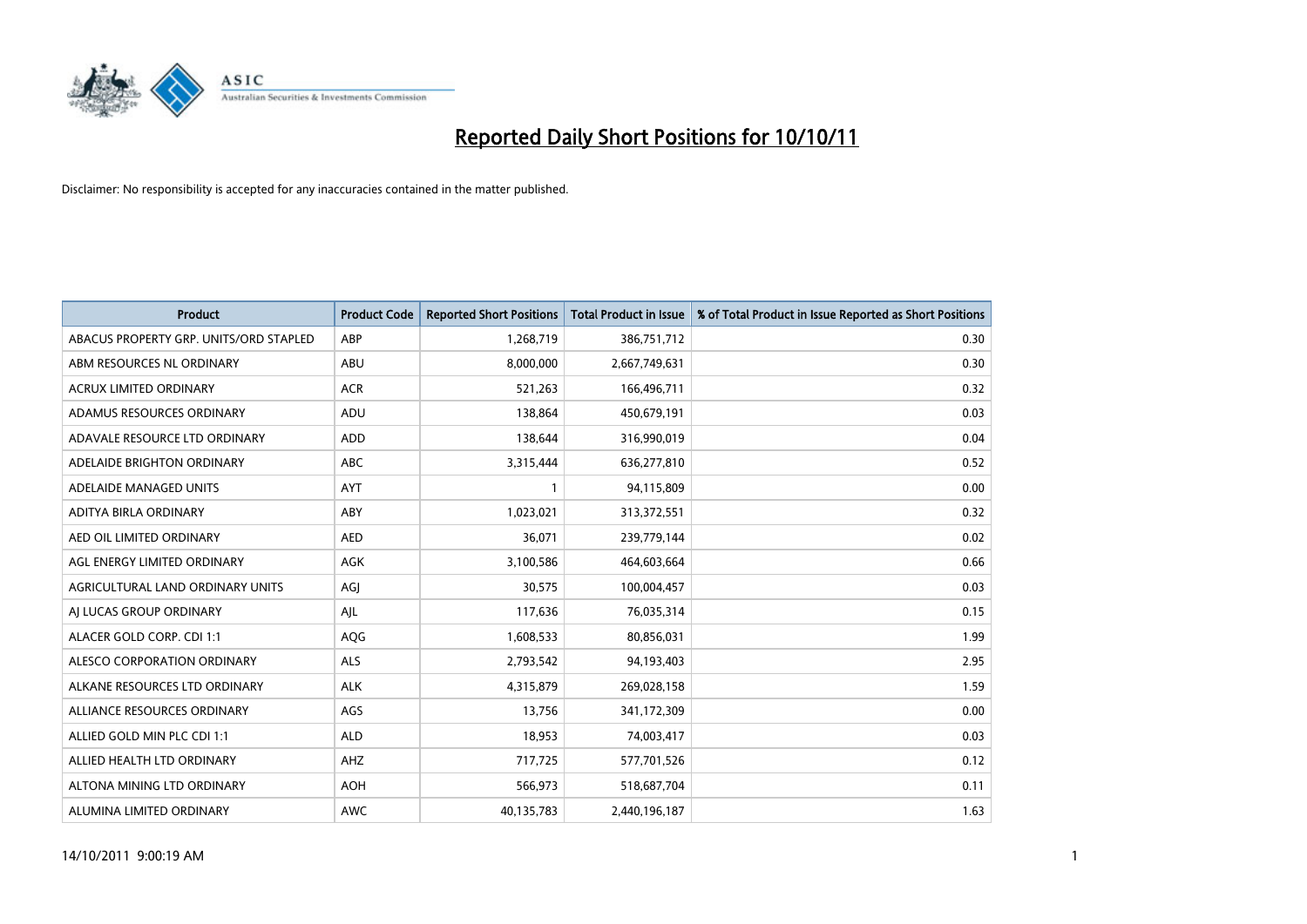

| <b>Product</b>                          | <b>Product Code</b> | <b>Reported Short Positions</b> | <b>Total Product in Issue</b> | % of Total Product in Issue Reported as Short Positions |
|-----------------------------------------|---------------------|---------------------------------|-------------------------------|---------------------------------------------------------|
| AMADEUS ENERGY ORDINARY                 | AMU                 | 454,000                         | 284,267,165                   | 0.16                                                    |
| AMALGAMATED HOLDINGS ORDINARY           | <b>AHD</b>          | 1,504                           | 157,480,461                   | 0.00                                                    |
| AMCOM TELECOMM. ORDINARY                | <b>AMM</b>          |                                 | 238,954,789                   | 0.00                                                    |
| AMCOR LIMITED ORDINARY                  | <b>AMC</b>          | 3,450,700                       | 1,227,572,318                 | 0.24                                                    |
| AMP LIMITED ORDINARY                    | AMP                 | 17,085,338                      | 2,811,693,913                 | 0.59                                                    |
| AMPELLA MINING ORDINARY                 | <b>AMX</b>          | 935,777                         | 204,985,108                   | 0.46                                                    |
| ANGLOGOLD ASHANTI CDI 5:1               | AGG                 | 2                               | 89,207,765                    | 0.00                                                    |
| ANSELL LIMITED ORDINARY                 | <b>ANN</b>          | 2,731,884                       | 133,055,140                   | 2.03                                                    |
| ANZ BANKING GRP LTD ORDINARY            | ANZ                 | 13,125,278                      | 2,629,033,329                 | 0.50                                                    |
| APA GROUP STAPLED SECURITIES            | <b>APA</b>          | 6,373,735                       | 639,334,625                   | 0.99                                                    |
| APEX MINERALS NL ORDINARY               | <b>AXM</b>          | 885,146                         | 5,550,243,713                 | 0.02                                                    |
| APN EUROPEAN RETAIL UNITS STAPLED SEC.  | <b>AEZ</b>          | 11,832                          | 544,910,660                   | 0.00                                                    |
| APN NEWS & MEDIA ORDINARY               | <b>APN</b>          | 30,241,637                      | 630,211,415                   | 4.81                                                    |
| AQUARIUS PLATINUM. ORDINARY             | <b>AOP</b>          | 5,319,816                       | 470,167,206                   | 1.12                                                    |
| AQUILA RESOURCES ORDINARY               | <b>AQA</b>          | 6,655,430                       | 374,368,499                   | 1.75                                                    |
| ARAFURA RESOURCE LTD ORDINARY           | <b>ARU</b>          | 7,828,474                       | 367,980,342                   | 2.10                                                    |
| ARB CORPORATION ORDINARY                | <b>ARP</b>          | 13,742                          | 72,481,302                    | 0.01                                                    |
| ARDENT LEISURE GROUP STAPLED SECURITIES | AAD                 | 700,770                         | 324, 167, 221                 | 0.21                                                    |
| ARISTOCRAT LEISURE ORDINARY             | <b>ALL</b>          | 28,565,492                      | 543,181,024                   | 5.24                                                    |
| ASCIANO LIMITED ORDINARY                | <b>AIO</b>          | 13,607,766                      | 2,926,103,883                 | 0.46                                                    |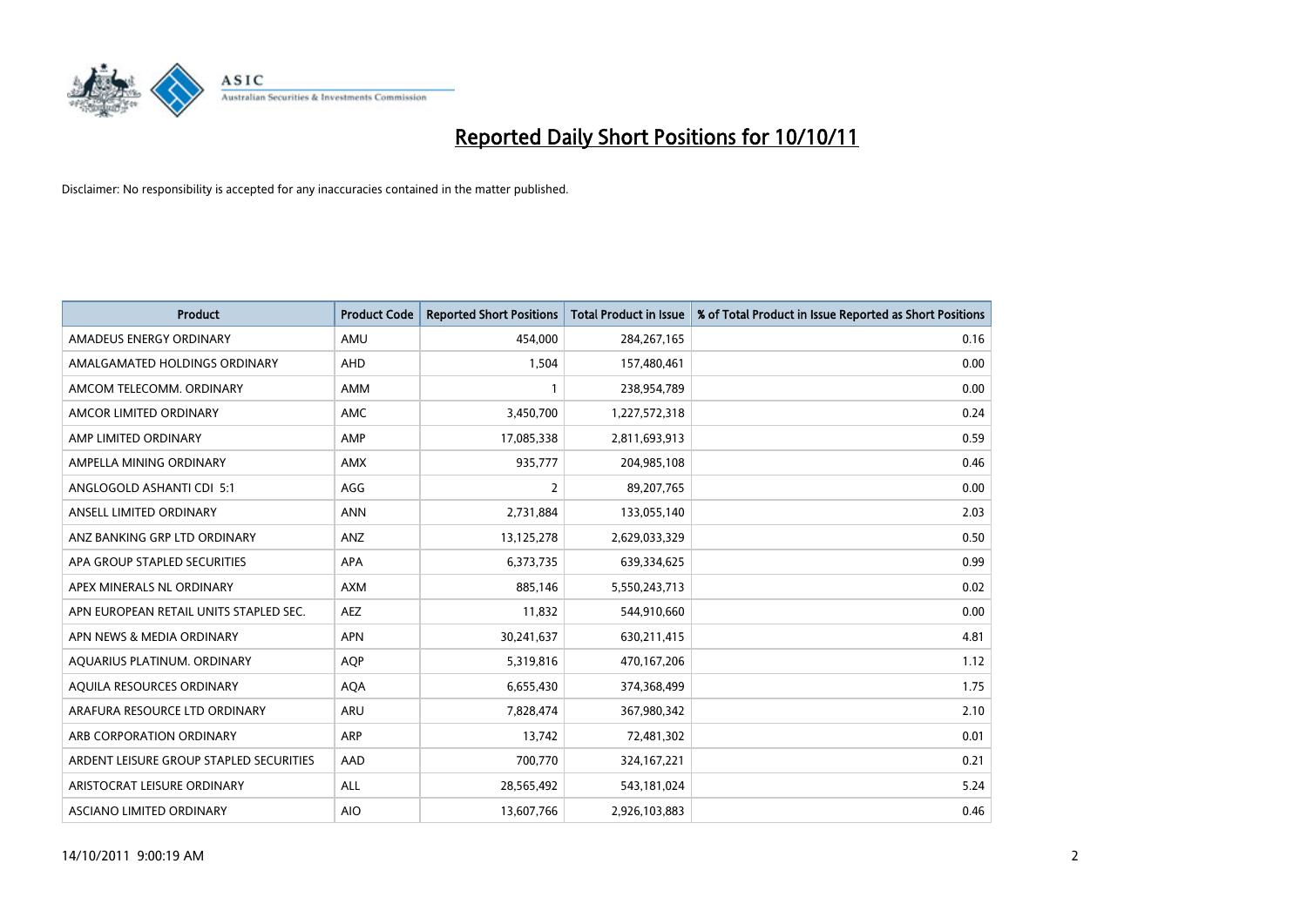

| <b>Product</b>                          | <b>Product Code</b> | <b>Reported Short Positions</b> | <b>Total Product in Issue</b> | % of Total Product in Issue Reported as Short Positions |
|-----------------------------------------|---------------------|---------------------------------|-------------------------------|---------------------------------------------------------|
| ASG GROUP LIMITED ORDINARY              | <b>ASZ</b>          | 89.990                          | 169,117,796                   | 0.05                                                    |
| ASPEN GROUP ORD/UNITS STAPLED           | <b>APZ</b>          | 1,016,807                       | 584,985,037                   | 0.18                                                    |
| ASPIRE MINING LTD ORDINARY              | <b>AKM</b>          | 3,481,471                       | 540,594,556                   | 0.63                                                    |
| <b>ASTON RES LTD ORDINARY</b>           | <b>AZT</b>          | 1,800,633                       | 204,527,604                   | 0.88                                                    |
| ASTRO JAP PROP GROUP STAPLED SECURITIES | AIA                 | 28,020                          | 58,445,002                    | 0.05                                                    |
| ASX LIMITED ORDINARY                    | <b>ASX</b>          | 2,233,539                       | 175,136,729                   | 1.27                                                    |
| ATLANTIC LIMITED ORDINARY               | ATI                 | 51,573                          | 114,281,650                   | 0.05                                                    |
| ATLAS IRON LIMITED ORDINARY             | <b>AGO</b>          | 14,060,981                      | 887,376,526                   | 1.59                                                    |
| AUCKLAND INTERNATION ORDINARY           | AIA                 | 96,998                          | 1,322,564,489                 | 0.01                                                    |
| <b>AURORA OIL &amp; GAS ORDINARY</b>    | <b>AUT</b>          | 7,145,335                       | 411,155,343                   | 1.74                                                    |
| AUSDRILL LIMITED ORDINARY               | ASL                 | 203,526                         | 301,685,848                   | 0.06                                                    |
| <b>AUSENCO LIMITED ORDINARY</b>         | AAX                 | 1,454,003                       | 123,258,843                   | 1.17                                                    |
| AUSGOLD LIMITED ORDINARY                | <b>AUC</b>          | 243,160                         | 85,327,000                    | 0.28                                                    |
| <b>AUSTAL LIMITED ORDINARY</b>          | ASB                 | 468,760                         | 188,069,638                   | 0.24                                                    |
| <b>AUSTAR UNITED ORDINARY</b>           | <b>AUN</b>          | 1,275,626                       | 1,271,505,737                 | 0.10                                                    |
| AUSTBROKERS HOLDINGS ORDINARY           | <b>AUB</b>          | 2                               | 55,419,436                    | 0.00                                                    |
| AUSTIN ENGINEERING ORDINARY             | ANG                 | 4,847                           | 72,014,403                    | 0.00                                                    |
| <b>AUSTRALAND ASSETS ASSETS</b>         | AAZPB               | 1,168                           | 2,750,000                     | 0.04                                                    |
| AUSTRALAND PROPERTY STAPLED SECURITY    | <b>ALZ</b>          | 709,586                         | 576,846,597                   | 0.12                                                    |
| AUSTRALIAN AGRICULT. ORDINARY           | AAC                 | 1,054,028                       | 312,892,824                   | 0.32                                                    |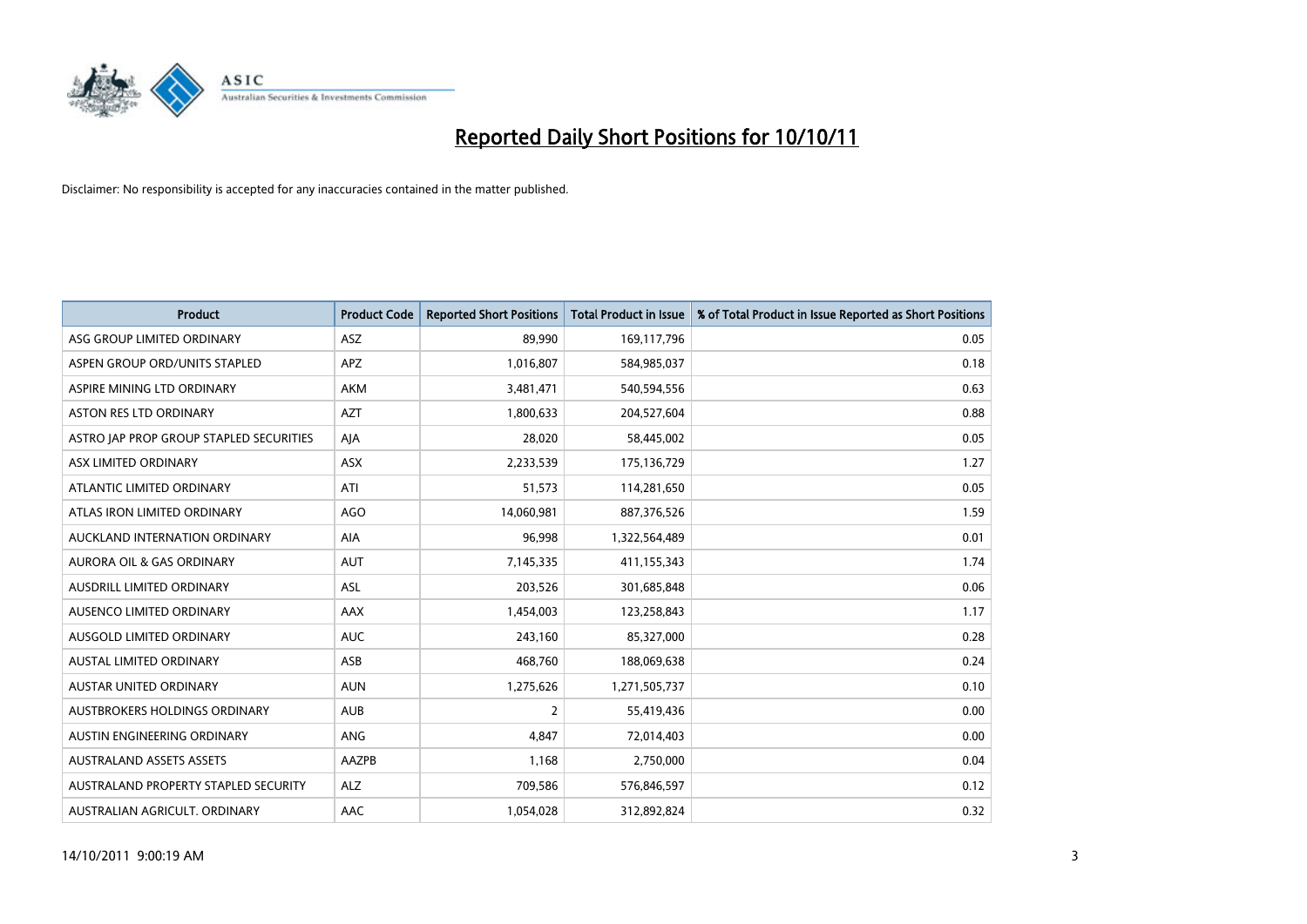

| <b>Product</b>                       | <b>Product Code</b> | <b>Reported Short Positions</b> | Total Product in Issue | % of Total Product in Issue Reported as Short Positions |
|--------------------------------------|---------------------|---------------------------------|------------------------|---------------------------------------------------------|
| <b>AUSTRALIAN EDUCATION UNITS</b>    | <b>AEU</b>          | 625,000                         | 175,465,397            | 0.36                                                    |
| AUSTRALIAN INFRASTR. UNITS/ORDINARY  | <b>AIX</b>          | 11,119,420                      | 620,733,944            | 1.80                                                    |
| AUSTRALIAN MINES LTD ORDINARY        | <b>AUZ</b>          | 1,400,000                       | 636,910,317            | 0.22                                                    |
| AUSTRALIAN PHARM. ORDINARY           | API                 | 598,783                         | 488,115,883            | 0.12                                                    |
| AUTOMOTIVE HOLDINGS ORDINARY         | AHE                 | 14,493                          | 260,579,682            | 0.00                                                    |
| AVANCO RESOURCES LTD ORDINARY        | AVB                 | 1,280,527                       | 792,184,822            | 0.16                                                    |
| AVEXA LIMITED ORDINARY               | <b>AVX</b>          | 243,657                         | 847,688,779            | 0.03                                                    |
| AWE LIMITED ORDINARY                 | AWE                 | 2,393,859                       | 521,871,941            | 0.47                                                    |
| AZUMAH RESOURCES ORDINARY            | <b>AZM</b>          | 303,719                         | 282,020,356            | 0.11                                                    |
| <b>BANDANNA ENERGY ORDINARY</b>      | <b>BND</b>          | 1,323,513                       | 528,081,199            | 0.24                                                    |
| BANK OF QUEENSLAND. ORDINARY         | <b>BOQ</b>          | 10,730,975                      | 225,369,547            | 4.74                                                    |
| <b>BASE RES LIMITED ORDINARY</b>     | <b>BSE</b>          | 1,196,627                       | 460,440,029            | 0.26                                                    |
| <b>BATHURST RESOURCES ORDINARY</b>   | <b>BTU</b>          | 11,409,448                      | 688,247,997            | 1.66                                                    |
| <b>BAUXITE RESOURCE LTD ORDINARY</b> | <b>BAU</b>          | 111,797                         | 235,379,896            | 0.05                                                    |
| <b>BC IRON LIMITED ORDINARY</b>      | <b>BCI</b>          | 287,462                         | 94,881,000             | 0.29                                                    |
| BEACH ENERGY LIMITED ORDINARY        | <b>BPT</b>          | 1,494,734                       | 1,103,127,711          | 0.13                                                    |
| BEADELL RESOURCE LTD ORDINARY        | <b>BDR</b>          | 3,248,880                       | 657,906,946            | 0.48                                                    |
| BENDIGO AND ADELAIDE ORDINARY        | <b>BEN</b>          | 6,066,203                       | 365,791,887            | 1.63                                                    |
| BERKELEY RESOURCES ORDINARY          | <b>BKY</b>          | 600,632                         | 174,298,273            | 0.34                                                    |
| BETASHARES ASX RES ETF UNITS         | <b>ORE</b>          | 118,220                         | 4,519,665              | 2.62                                                    |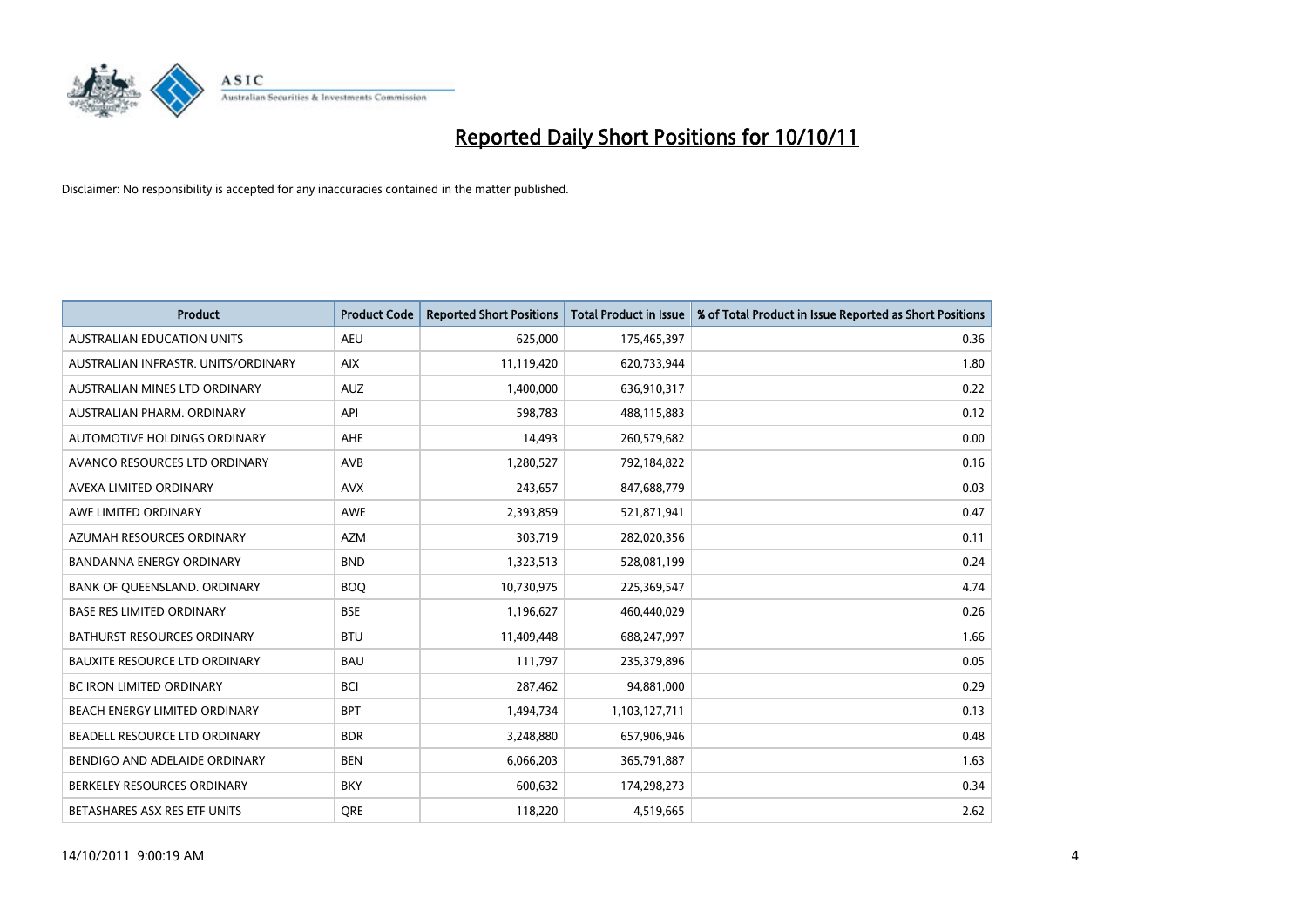

| <b>Product</b>                       | <b>Product Code</b> | <b>Reported Short Positions</b> | <b>Total Product in Issue</b> | % of Total Product in Issue Reported as Short Positions |
|--------------------------------------|---------------------|---------------------------------|-------------------------------|---------------------------------------------------------|
| <b>BHP BILLITON LIMITED ORDINARY</b> | <b>BHP</b>          | 36,095,322                      | 3,211,496,105                 | 1.08                                                    |
| <b>BILLABONG ORDINARY</b>            | <b>BBG</b>          | 23,366,832                      | 255,102,103                   | 9.14                                                    |
| <b>BIOTA HOLDINGS ORDINARY</b>       | <b>BTA</b>          | 1,992,107                       | 181,703,711                   | 1.09                                                    |
| <b>BISALLOY STEEL ORDINARY</b>       | <b>BIS</b>          | 84,480                          | 216,455,965                   | 0.04                                                    |
| BKI INVESTMENT LTD ORDINARY          | BKI                 | 508                             | 425,549,573                   | 0.00                                                    |
| <b>BLACKTHORN RESOURCES ORDINARY</b> | <b>BTR</b>          | 35,848                          | 122,918,000                   | 0.03                                                    |
| <b>BLUESCOPE STEEL LTD ORDINARY</b>  | <b>BSL</b>          | 61,701,112                      | 1,849,170,356                 | 3.31                                                    |
| <b>BOART LONGYEAR ORDINARY</b>       | <b>BLY</b>          | 6,871,274                       | 461,163,412                   | 1.47                                                    |
| <b>BOOM LOGISTICS ORDINARY</b>       | <b>BOL</b>          | 337,999                         | 465,011,147                   | 0.07                                                    |
| BORAL LIMITED, ORDINARY              | <b>BLD</b>          | 42,207,847                      | 744,729,957                   | 5.67                                                    |
| BOTSWANA METALS LTD ORDINARY         | <b>BML</b>          | 7,000                           | 143,717,013                   | 0.00                                                    |
| <b>BOW ENERGY LIMITED ORDINARY</b>   | <b>BOW</b>          | 2,912,118                       | 352,835,646                   | 0.82                                                    |
| BRADKEN LIMITED ORDINARY             | <b>BKN</b>          | 2,617,382                       | 166,496,073                   | 1.58                                                    |
| <b>BRAMBLES LIMITED ORDINARY</b>     | <b>BXB</b>          | 15,404,986                      | 1,480,249,166                 | 1.00                                                    |
| <b>BREVILLE GROUP LTD ORDINARY</b>   | <b>BRG</b>          | 3,150                           | 130,095,322                   | 0.00                                                    |
| BRICKWORKS LIMITED ORDINARY          | <b>BKW</b>          | 161,646                         | 147,567,333                   | 0.11                                                    |
| <b>BROCKMAN RESOURCES ORDINARY</b>   | <b>BRM</b>          | 62,577                          | 144,803,151                   | 0.04                                                    |
| BT INVESTMENT MNGMNT ORDINARY        | <b>BTT</b>          | 1,636,869                       | 267,906,977                   | 0.61                                                    |
| <b>BURU ENERGY ORDINARY</b>          | <b>BRU</b>          | 4,233,251                       | 213,963,477                   | 1.98                                                    |
| <b>BWP TRUST ORDINARY UNITS</b>      | <b>BWP</b>          | 564.090                         | 520,012,793                   | 0.10                                                    |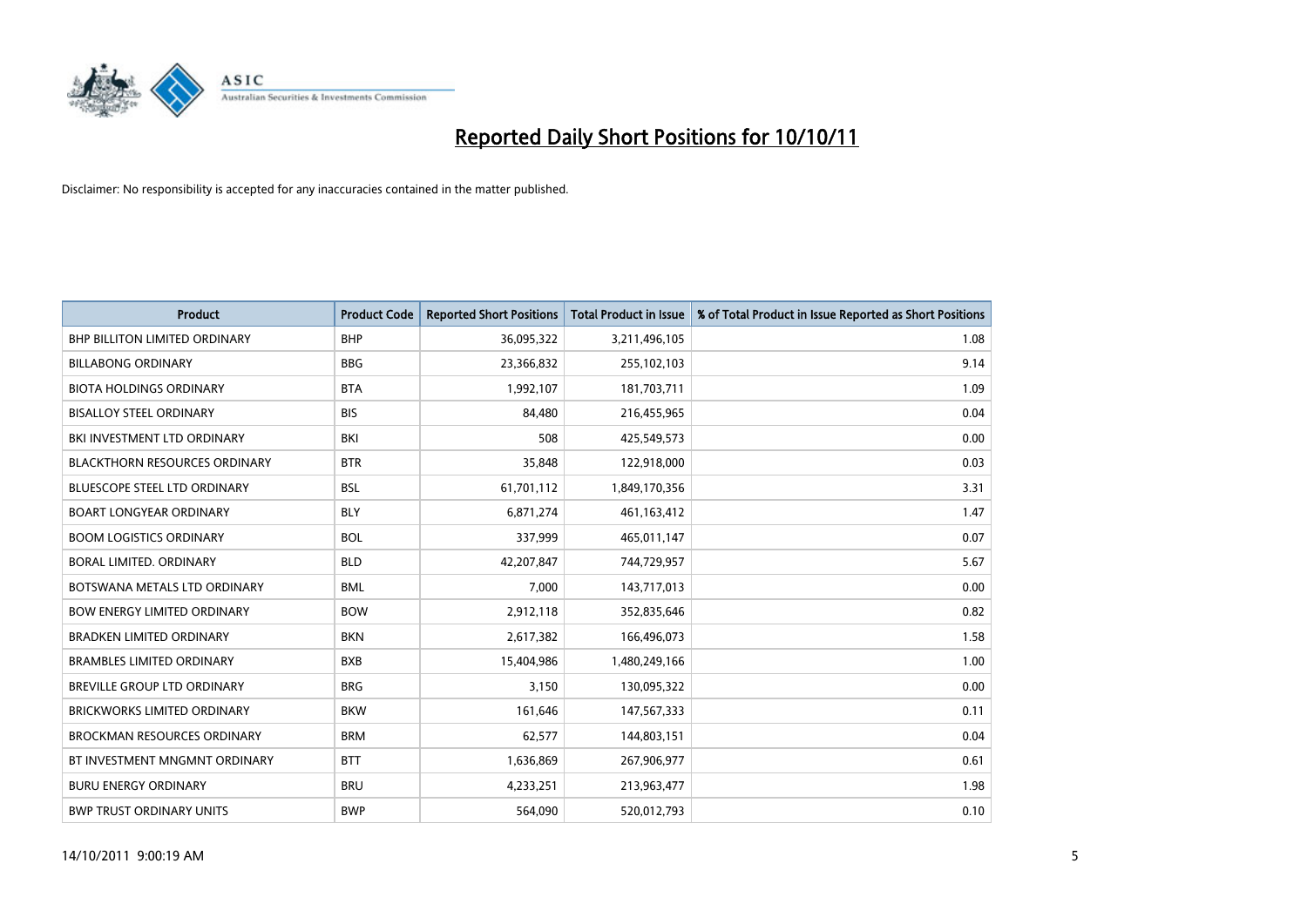

| <b>Product</b>                             | <b>Product Code</b> | <b>Reported Short Positions</b> | <b>Total Product in Issue</b> | % of Total Product in Issue Reported as Short Positions |
|--------------------------------------------|---------------------|---------------------------------|-------------------------------|---------------------------------------------------------|
| <b>CABCHARGE AUSTRALIA ORDINARY</b>        | CAB                 | 725,382                         | 120,437,014                   | 0.59                                                    |
| CALTEX AUSTRALIA ORDINARY                  | <b>CTX</b>          | 6,529,299                       | 270,000,000                   | 2.42                                                    |
| <b>CAMPBELL BROTHERS ORDINARY</b>          | CPB                 | 79,847                          | 67,503,411                    | 0.11                                                    |
| CAPE LAMBERT RES LTD ORDINARY              | <b>CFE</b>          | 1,028,144                       | 652,171,792                   | 0.15                                                    |
| CARABELLA RES LTD ORDINARY                 | <b>CLR</b>          | 19,776                          | 98,631,537                    | 0.02                                                    |
| <b>CARBON ENERGY ORDINARY</b>              | <b>CNX</b>          | 919,056                         | 698,517,858                   | 0.12                                                    |
| <b>CARDNO LIMITED ORDINARY</b>             | CDD                 | 3,954                           | 109,988,824                   | 0.00                                                    |
| CARNARVON PETROLEUM ORDINARY               | <b>CVN</b>          | 2,163,359                       | 690,320,634                   | 0.31                                                    |
| CARNEGIE WAVE ENERGY ORDINARY              | <b>CWE</b>          | 83,000                          | 901,487,627                   | 0.01                                                    |
| CARPATHIAN RESOURCES ORDINARY              | <b>CPN</b>          | 75,000                          | 265,533,501                   | 0.03                                                    |
| CARPENTARIA EXP. LTD ORDINARY              | CAP                 | 9,777                           | 98,741,301                    | 0.01                                                    |
| CARSALES.COM LTD ORDINARY                  | <b>CRZ</b>          | 16,451,444                      | 234,145,722                   | 7.00                                                    |
| CASH CONVERTERS ORDINARY                   | CCV                 | 120,541                         | 379,761,025                   | 0.03                                                    |
| <b>CASPIAN OIL &amp; GAS ORDINARY</b>      | <b>CIG</b>          | 50,000                          | 1,331,500,513                 | 0.00                                                    |
| CATALPA RESOURCES ORDINARY                 | CAH                 | 1,721,781                       | 178,299,049                   | 0.95                                                    |
| <b>CELLNET GROUP ORDINARY</b>              | <b>CLT</b>          | 1,342                           | 61,232,953                    | 0.00                                                    |
| CENTRAL PETROLEUM ORDINARY                 | <b>CTP</b>          | 11,455                          | 1,073,304,842                 | 0.00                                                    |
| <b>CENTRO PROPERTIES UNITS/ORD STAPLED</b> | <b>CNP</b>          | 29,264                          | 972,414,514                   | 0.00                                                    |
| CENTRO RETAIL GROUP STAPLED SECURITIES     | <b>CER</b>          | 824,279                         | 2,286,399,424                 | 0.03                                                    |
| <b>CERAMIC FUEL CELLS ORDINARY</b>         | <b>CFU</b>          | 709.938                         | 1,208,017,416                 | 0.06                                                    |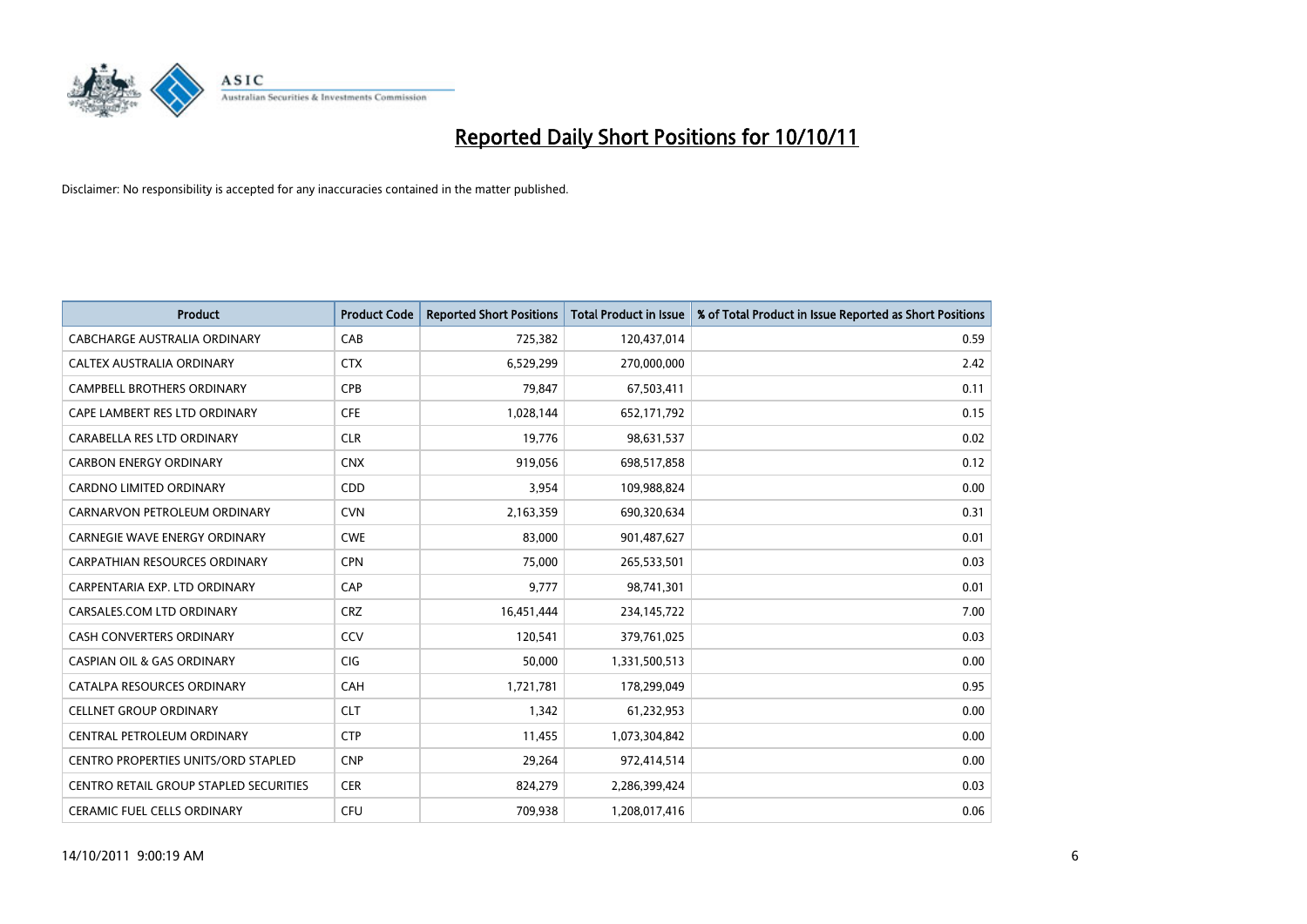

| <b>Product</b>                           | <b>Product Code</b> | <b>Reported Short Positions</b> | <b>Total Product in Issue</b> | % of Total Product in Issue Reported as Short Positions |
|------------------------------------------|---------------------|---------------------------------|-------------------------------|---------------------------------------------------------|
| <b>CFS RETAIL PROPERTY UNITS</b>         | <b>CFX</b>          | 70,763,906                      | 2,839,591,911                 | 2.47                                                    |
| CHALLENGER DIV.PRO. STAPLED UNITS        | <b>CDI</b>          | 139,117                         | 893,936,670                   | 0.01                                                    |
| <b>CHALLENGER INFRAST, STAPLED UNITS</b> | <b>CIF</b>          | 7,768                           | 316,223,785                   | 0.00                                                    |
| CHALLENGER LIMITED ORDINARY              | <b>CGF</b>          | 46,635,711                      | 493,707,490                   | 9.43                                                    |
| CHANDLER MACLEOD LTD ORDINARY            | <b>CMG</b>          | 11,970                          | 466,466,720                   | 0.00                                                    |
| CHARTER HALL GROUP STAPLED US PROHIBIT.  | <b>CHC</b>          | 763,857                         | 308,040,283                   | 0.25                                                    |
| <b>CHARTER HALL OFFICE UNIT</b>          | CQ <sub>O</sub>     | 4,233,443                       | 493,319,730                   | 0.83                                                    |
| <b>CHARTER HALL RETAIL UNITS</b>         | <b>COR</b>          | 913,548                         | 299,628,571                   | 0.28                                                    |
| CITIGOLD CORP LTD ORDINARY               | <b>CTO</b>          | 2,059,217                       | 1,105,078,301                 | 0.18                                                    |
| CLINUVEL PHARMACEUT, ORDINARY            | <b>CUV</b>          | 4,127                           | 30,394,206                    | 0.01                                                    |
| <b>CLOUGH LIMITED ORDINARY</b>           | <b>CLO</b>          | 122,035                         | 769,891,269                   | 0.01                                                    |
| CMA CORPORATION LTD ORDINARY             | <b>CMV</b>          | 10,000                          | 217,866,928                   | 0.00                                                    |
| <b>CO2 GROUP LIMITED ORDINARY</b>        | COZ                 | 506,500                         | 280,347,888                   | 0.18                                                    |
| <b>COAL &amp; ALLIED ORDINARY</b>        | <b>CNA</b>          | 686                             | 86,584,735                    | 0.00                                                    |
| COAL OF AFRICA LTD ORDINARY              | <b>CZA</b>          | 371,483                         | 532,139,661                   | 0.06                                                    |
| <b>COALSPUR MINES LTD ORDINARY</b>       | <b>CPL</b>          | 773,040                         | 579,768,744                   | 0.12                                                    |
| COCA-COLA AMATIL ORDINARY                | <b>CCL</b>          | 7,087,459                       | 758,281,096                   | 0.92                                                    |
| COCHLEAR LIMITED ORDINARY                | <b>COH</b>          | 2,851,237                       | 56,877,410                    | 5.01                                                    |
| <b>COCKATOO COAL ORDINARY</b>            | <b>COK</b>          | 5,867,761                       | 1,016,196,908                 | 0.58                                                    |
| <b>COFFEY INTERNATIONAL ORDINARY</b>     | COF                 | 1,574,611                       | 134,066,081                   | 1.17                                                    |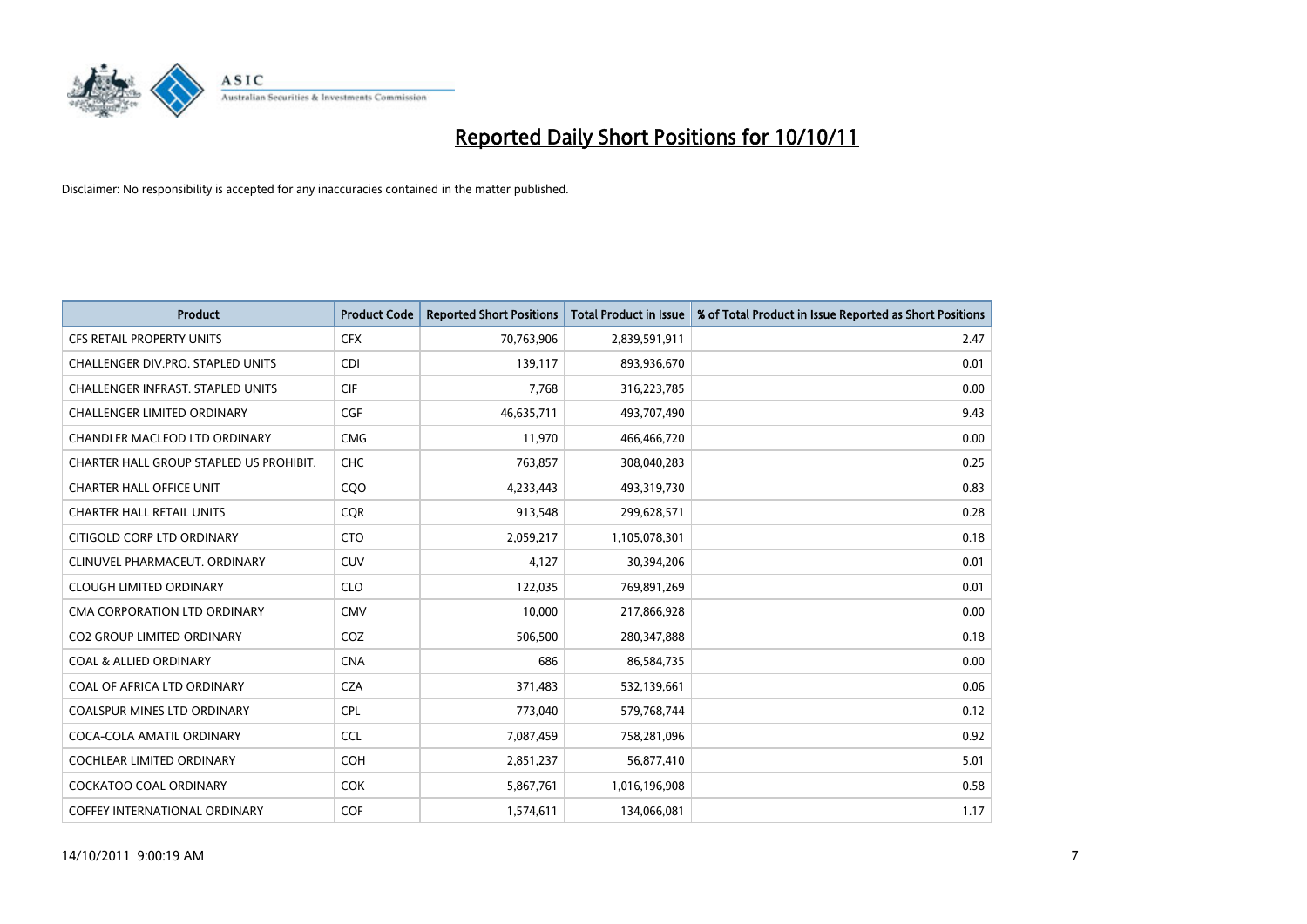

| <b>Product</b>                          | <b>Product Code</b> | <b>Reported Short Positions</b> | <b>Total Product in Issue</b> | % of Total Product in Issue Reported as Short Positions |
|-----------------------------------------|---------------------|---------------------------------|-------------------------------|---------------------------------------------------------|
| <b>COKAL LTD ORDINARY</b>               | <b>CKA</b>          | 618,215                         | 131,700,735                   | 0.47                                                    |
| COMMONWEALTH BANK, ORDINARY             | <b>CBA</b>          | 31,365,530                      | 1,558,713,344                 | 1.98                                                    |
| <b>COMMONWEALTH PROP ORDINARY UNITS</b> | <b>CPA</b>          | 39,882,486                      | 2,458,123,552                 | 1.61                                                    |
| <b>COMPASS RESOURCES ORDINARY</b>       | <b>CMR</b>          | 160,952                         | 147,402,920                   | 0.11                                                    |
| <b>COMPUTERSHARE LTD ORDINARY</b>       | <b>CPU</b>          | 3,612,198                       | 555,664,059                   | 0.61                                                    |
| CONNECTEAST GROUP STAPLED               | <b>CEU</b>          | 239,775                         | 3,940,145,951                 | 0.00                                                    |
| CONQUEST MINING ORDINARY                | COT                 | 148,839                         | 583,241,478                   | 0.02                                                    |
| CONSOLIDATED MEDIA, ORDINARY            | <b>CMJ</b>          | 1,754,754                       | 561,834,996                   | 0.31                                                    |
| CONTANGO MICROCAP ORDINARY              | <b>CTN</b>          | 7,500                           | 147,467,406                   | 0.01                                                    |
| CONTINENTAL COAL LTD ORDINARY           | <b>CCC</b>          | 41,389                          | 372,662,917                   | 0.01                                                    |
| <b>COOPER ENERGY LTD ORDINARY</b>       | <b>COE</b>          | 89,539                          | 292,576,001                   | 0.03                                                    |
| <b>COPPER STRIKE LTD ORDINARY</b>       | <b>CSE</b>          | 714                             | 129,455,571                   | 0.00                                                    |
| <b>CORDLIFE LIMITED ORDINARY</b>        | CBB                 |                                 | 150,887,354                   | 0.00                                                    |
| <b>COUNT FINANCIAL ORDINARY</b>         | COU                 | 428,808                         | 262,282,684                   | 0.16                                                    |
| <b>CREDIT CORP GROUP ORDINARY</b>       | <b>CCP</b>          | 6,167                           | 45,571,114                    | 0.01                                                    |
| <b>CROMWELL PROP STAPLED SECURITIES</b> | <b>CMW</b>          | 82,570                          | 966,845,859                   | 0.01                                                    |
| <b>CROWN LIMITED ORDINARY</b>           | <b>CWN</b>          | 1,540,474                       | 758,394,185                   | 0.19                                                    |
| <b>CSG LIMITED ORDINARY</b>             | CSV                 | 793,347                         | 282,567,499                   | 0.29                                                    |
| <b>CSL LIMITED ORDINARY</b>             | <b>CSL</b>          | 6,417,944                       | 524,996,929                   | 1.17                                                    |
| <b>CSR LIMITED ORDINARY</b>             | <b>CSR</b>          | 23,641,538                      | 506,000,315                   | 4.65                                                    |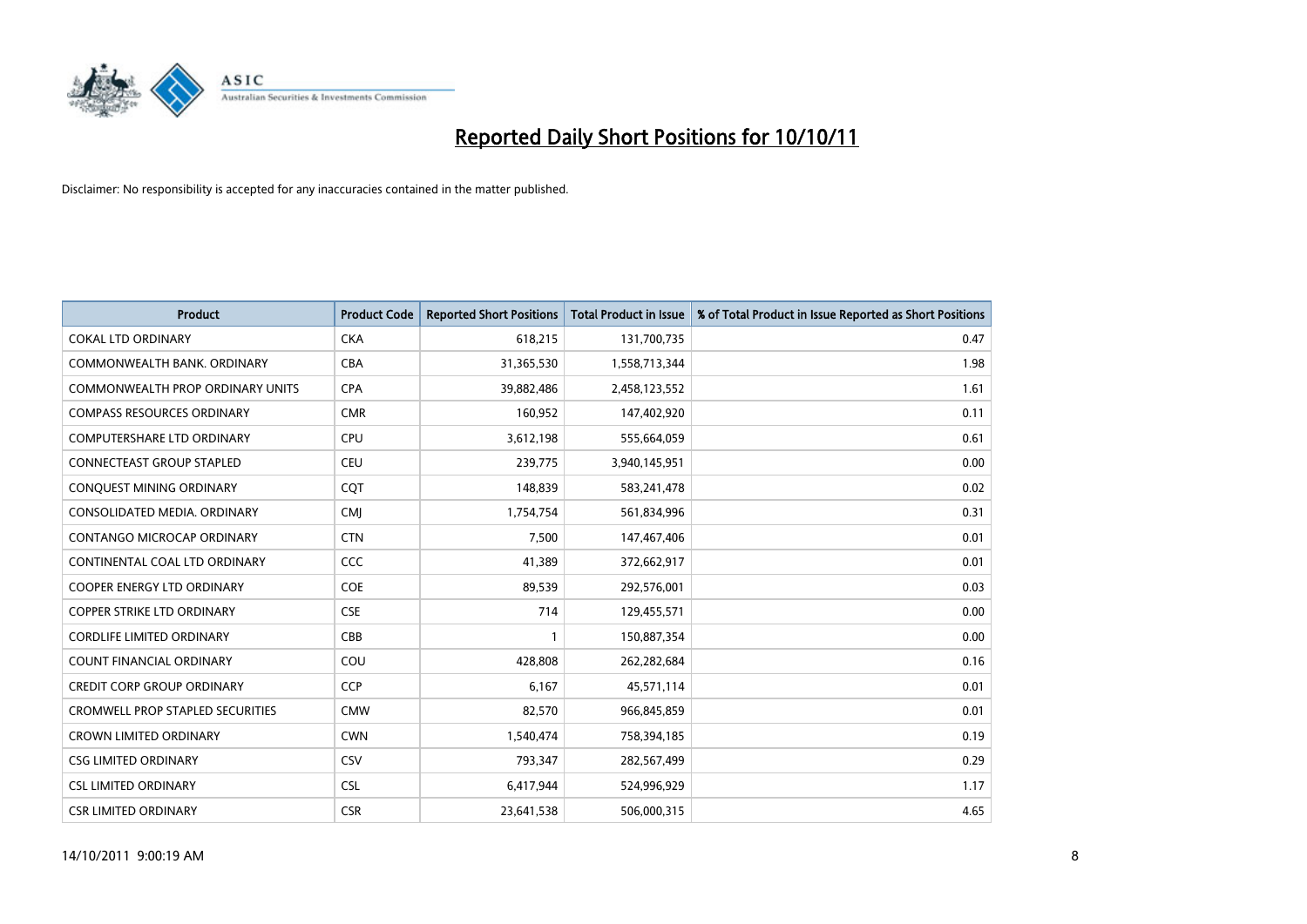

| <b>Product</b>                      | <b>Product Code</b> | <b>Reported Short Positions</b> | <b>Total Product in Issue</b> | % of Total Product in Issue Reported as Short Positions |
|-------------------------------------|---------------------|---------------------------------|-------------------------------|---------------------------------------------------------|
| <b>CUDECO LIMITED ORDINARY</b>      | CDU                 | 1,724,398                       | 138,649,865                   | 1.24                                                    |
| <b>CUE ENERGY RESOURCE ORDINARY</b> | <b>CUE</b>          | 16,166                          | 695,153,053                   | 0.00                                                    |
| <b>CUSTOMERS LIMITED ORDINARY</b>   | <b>CUS</b>          | 25,490                          | 134,869,357                   | 0.02                                                    |
| DART ENERGY LTD ORDINARY            | <b>DTE</b>          | 6,261,441                       | 720,875,002                   | 0.87                                                    |
| DAVID JONES LIMITED ORDINARY        | <b>DIS</b>          | 56,551,867                      | 520,751,395                   | 10.87                                                   |
| DECMIL GROUP LIMITED ORDINARY       | <b>DCG</b>          | 247,994                         | 124,269,568                   | 0.18                                                    |
| DEEP YELLOW LIMITED ORDINARY        | <b>DYL</b>          | 15,876                          | 1,128,506,403                 | 0.00                                                    |
| DEVINE LIMITED ORDINARY             | <b>DVN</b>          | 1,000                           | 634,918,223                   | 0.00                                                    |
| DEXUS PROPERTY GROUP STAPLED UNITS  | <b>DXS</b>          | 16,522,575                      | 4,839,024,176                 | 0.32                                                    |
| DISCOVERY METALS LTD ORDINARY       | <b>DML</b>          | 8,974,403                       | 439,128,231                   | 2.04                                                    |
| DOMINO PIZZA ENTERPR ORDINARY       | <b>DMP</b>          | 258,445                         | 69,024,674                    | 0.38                                                    |
| DOWNER EDI LIMITED ORDINARY         | <b>DOW</b>          | 6,944,791                       | 429,100,296                   | 1.63                                                    |
| DUET GROUP STAPLED US PROHIBIT.     | <b>DUE</b>          | 6,740,590                       | 1,091,628,341                 | 0.60                                                    |
| DULUXGROUP LIMITED ORDINARY         | <b>DLX</b>          | 10,683,742                      | 367,456,259                   | 2.90                                                    |
| <b>EASTERN STAR GAS ORDINARY</b>    | <b>ESG</b>          | 30,107,950                      | 992,547,041                   | 3.02                                                    |
| ECHO ENTERTAINMENT ORDINARY         | <b>EGP</b>          | 4,520,711                       | 688,019,737                   | 0.64                                                    |
| ELDERS LIMITED ORDINARY             | <b>ELD</b>          | 17,182,051                      | 448,598,480                   | 3.82                                                    |
| ELDORADO GOLD CORP CDI 1:1          | EAU                 | 15,446                          | 9,736,395                     | 0.16                                                    |
| ELEMENTAL MINERALS ORDINARY         | <b>ELM</b>          | 269,630                         | 222,281,109                   | 0.12                                                    |
| ELEMENTOS LIMITED ORDINARY          | <b>ELT</b>          | 16                              | 77,068,979                    | 0.00                                                    |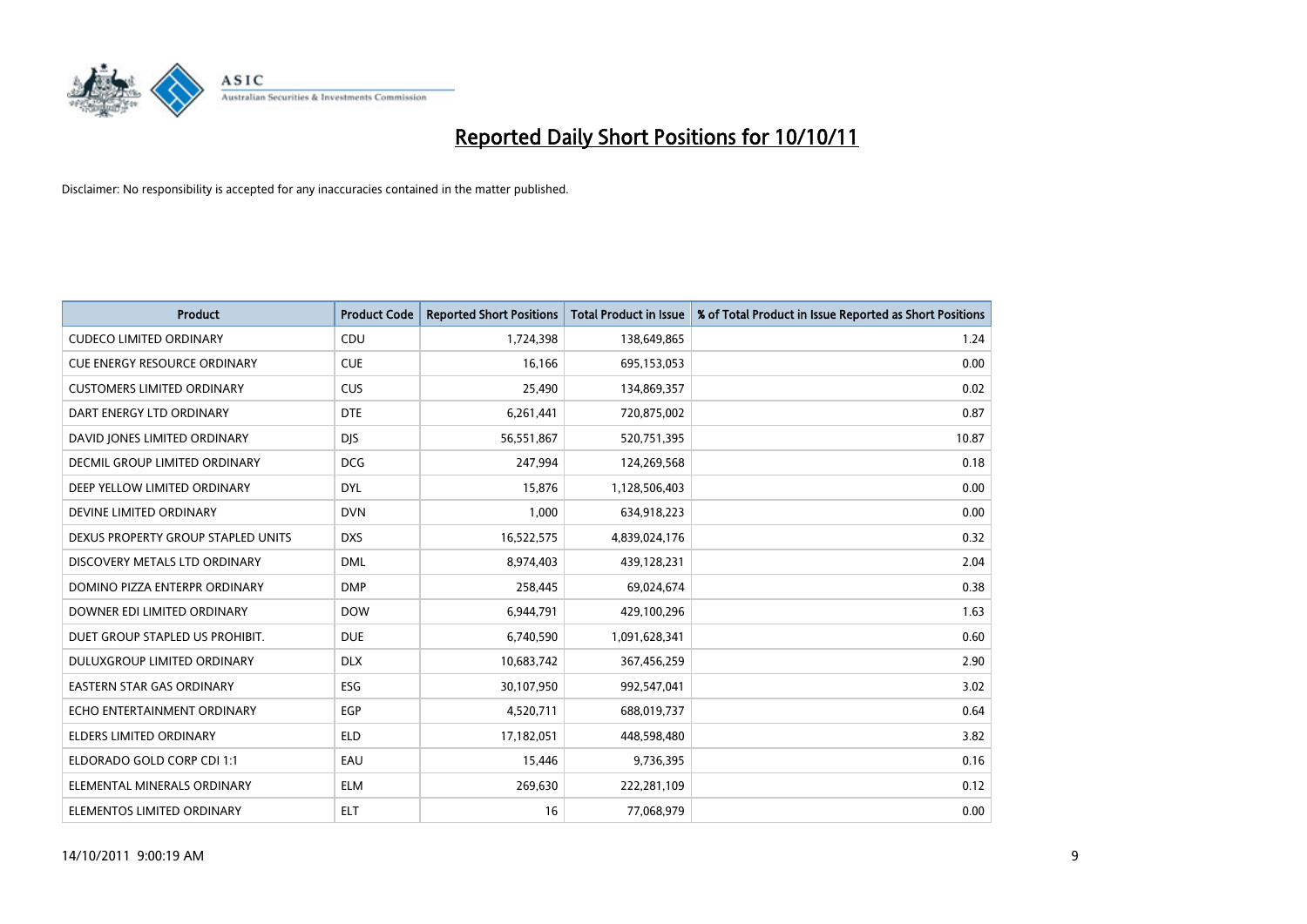

| <b>Product</b>                        | <b>Product Code</b> | <b>Reported Short Positions</b> | <b>Total Product in Issue</b> | % of Total Product in Issue Reported as Short Positions |
|---------------------------------------|---------------------|---------------------------------|-------------------------------|---------------------------------------------------------|
| ELIXIR PETROLEUM LTD ORDINARY         | <b>EXR</b>          | 324,400                         | 188,988,472                   | 0.17                                                    |
| <b>EMECO HOLDINGS ORDINARY</b>        | <b>EHL</b>          | 2,345,412                       | 631,237,586                   | 0.38                                                    |
| <b>EMPIRE OIL &amp; GAS ORDINARY</b>  | EGO                 | 114,000                         | 4,645,658,298                 | 0.00                                                    |
| ENERGY RESOURCES ORDINARY 'A'         | ERA                 | 5,709,926                       | 190,737,934                   | 2.99                                                    |
| <b>ENERGY WORLD CORPOR, ORDINARY</b>  | <b>EWC</b>          | 27,564,448                      | 1,734,166,672                 | 1.58                                                    |
| <b>ENTEK ENERGY LTD ORDINARY</b>      | <b>ETE</b>          | 489,903                         | 510,657,387                   | 0.10                                                    |
| <b>ENTELLECT LIMITED ORDINARY</b>     | <b>ESN</b>          | 464,050                         | 985,337,932                   | 0.05                                                    |
| ENVESTRA LIMITED ORDINARY             | <b>ENV</b>          | 1,375,023                       | 1,468,560,201                 | 0.09                                                    |
| <b>EXTRACT RESOURCES ORDINARY</b>     | <b>EXT</b>          | 501,672                         | 251,159,163                   | 0.19                                                    |
| FAIRFAX MEDIA LTD ORDINARY            | <b>FXI</b>          | 343,951,869                     | 2,351,955,725                 | 14.62                                                   |
| FAR LTD ORDINARY                      | <b>FAR</b>          | 21,000,000                      | 1,245,401,164                 | 1.69                                                    |
| <b>FERRAUS LIMITED ORDINARY</b>       | <b>FRS</b>          | 370                             | 408,884,504                   | 0.00                                                    |
| FISHER & PAYKEL APP. ORDINARY         | <b>FPA</b>          | 18,298                          | 724,235,162                   | 0.00                                                    |
| FISHER & PAYKEL H. ORDINARY           | <b>FPH</b>          | 2,999                           | 525,362,450                   | 0.00                                                    |
| FKP PROPERTY GROUP STAPLED SECURITIES | <b>FKP</b>          | 26,080,348                      | 1,197,968,723                 | 2.17                                                    |
| FLEETWOOD CORP ORDINARY               | <b>FWD</b>          | 358,718                         | 58,696,301                    | 0.60                                                    |
| FLETCHER BUILDING ORDINARY            | <b>FBU</b>          | 9,399,292                       | 678,573,570                   | 1.38                                                    |
| FLEXIGROUP LIMITED ORDINARY           | <b>FXL</b>          | 60,175                          | 277,862,586                   | 0.02                                                    |
| FLIGHT CENTRE ORDINARY                | <b>FLT</b>          | 4,861,985                       | 99,982,877                    | 4.87                                                    |
| FLINDERS MINES LTD ORDINARY           | <b>FMS</b>          | 21,670,768                      | 1,821,039,571                 | 1.18                                                    |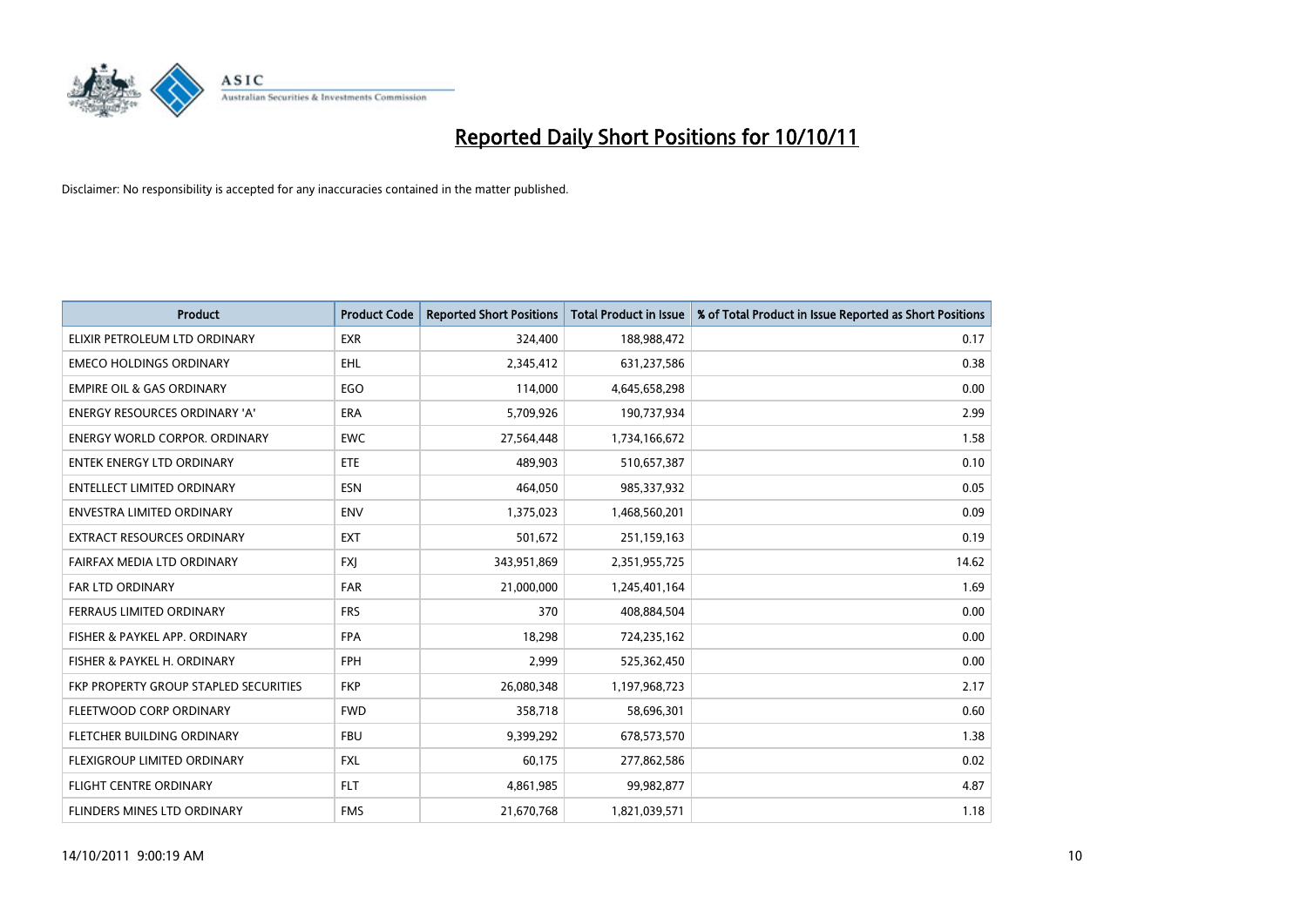

| <b>Product</b>                              | <b>Product Code</b> | <b>Reported Short Positions</b> | <b>Total Product in Issue</b> | % of Total Product in Issue Reported as Short Positions |
|---------------------------------------------|---------------------|---------------------------------|-------------------------------|---------------------------------------------------------|
| <b>FOCUS MINERALS LTD ORDINARY</b>          | <b>FML</b>          | 8,275,948                       | 4,263,534,602                 | 0.19                                                    |
| <b>FORGE GROUP LIMITED ORDINARY</b>         | FGE                 | 103.609                         | 83,429,014                    | 0.12                                                    |
| <b>FORTE ENERGY NL ORDINARY</b>             | <b>FTE</b>          | 2,658,986                       | 695,589,311                   | 0.38                                                    |
| FORTESCUE METALS GRP ORDINARY               | <b>FMG</b>          | 49,778,343                      | 3,113,798,659                 | 1.57                                                    |
| <b>FOSTER'S GROUP ORDINARY</b>              | FGL                 | 8,567,352                       | 1,940,894,542                 | 0.41                                                    |
| FTD CORPORATION ORDINARY                    | <b>FTD</b>          | 8,088                           | 36,474,593                    | 0.02                                                    |
| <b>FUNTASTIC LIMITED ORDINARY</b>           | <b>FUN</b>          | 322,528                         | 340,997,682                   | 0.09                                                    |
| <b>G.U.D. HOLDINGS ORDINARY</b>             | GUD                 | 435,496                         | 70,107,387                    | 0.60                                                    |
| <b>GALAXY RESOURCES ORDINARY</b>            | <b>GXY</b>          | 2,621,246                       | 323,327,000                   | 0.80                                                    |
| <b>GEODYNAMICS LIMITED ORDINARY</b>         | GDY                 | 86,812                          | 337,084,174                   | 0.03                                                    |
| <b>GINDALBIE METALS LTD ORDINARY</b>        | GBG                 | 23,442,726                      | 1,135,565,349                 | 2.06                                                    |
| <b>GLOBAL MINING ORDINARY</b>               | GMI                 | 8,951                           | 184,894,556                   | 0.00                                                    |
| <b>GLOUCESTER COAL ORDINARY</b>             | GCL                 | 1,650,508                       | 202,905,967                   | 0.81                                                    |
| <b>GME RESOURCES LTD ORDINARY</b>           | <b>GME</b>          | 800                             | 322,635,902                   | 0.00                                                    |
| <b>GOLD ONE INT LTD ORDINARY</b>            | GDO                 | 999,635                         | 809,004,292                   | 0.12                                                    |
| <b>GOLDEN WEST RESOURCE ORDINARY</b>        | <b>GWR</b>          | 1,617                           | 192,082,567                   | 0.00                                                    |
| <b>GOODMAN FIELDER, ORDINARY</b>            | <b>GFF</b>          | 77,186,557                      | 1,793,843,797                 | 4.29                                                    |
| <b>GOODMAN FIELDER. RTS 14-OCT-11 FORUS</b> | <b>GFFR</b>         | 395,125                         | 143,790,254                   | 0.27                                                    |
| <b>GOODMAN GROUP STAPLED US PROHIBIT.</b>   | <b>GMG</b>          | 34,305,697                      | 7,394,907,651                 | 0.44                                                    |
| <b>GPT GROUP STAPLED SEC.</b>               | GPT                 | 15,926,249                      | 1,836,242,729                 | 0.86                                                    |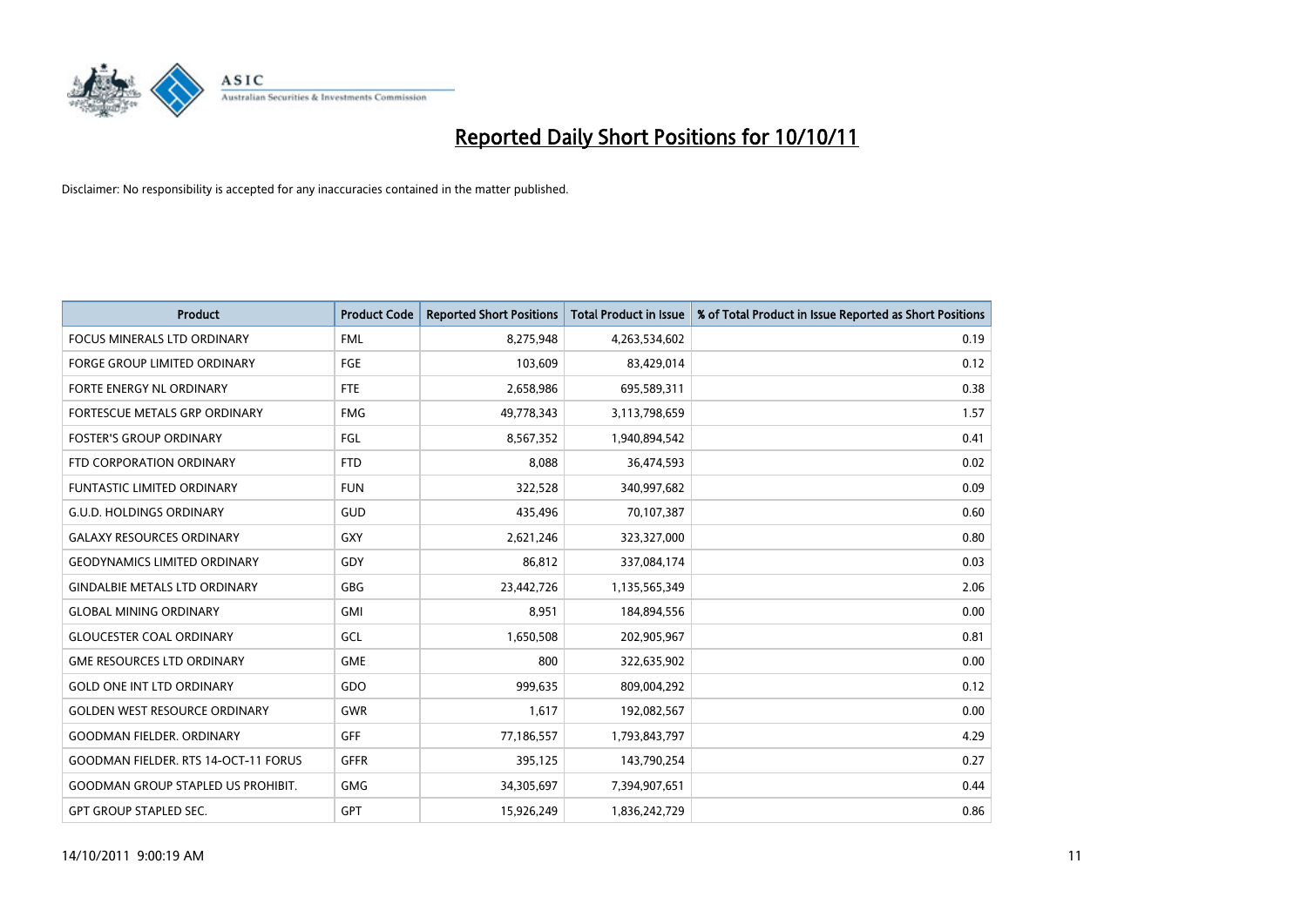

| <b>Product</b>                            | <b>Product Code</b> | <b>Reported Short Positions</b> | <b>Total Product in Issue</b> | % of Total Product in Issue Reported as Short Positions |
|-------------------------------------------|---------------------|---------------------------------|-------------------------------|---------------------------------------------------------|
| <b>GRAINCORP LIMITED A CLASS ORDINARY</b> | <b>GNC</b>          | 958,346                         | 198,318,900                   | 0.47                                                    |
| <b>GRANGE RESOURCES. ORDINARY</b>         | GRR                 | 485,604                         | 1,153,937,134                 | 0.04                                                    |
| <b>GREENCAP LIMITED ORDINARY</b>          | GCG                 |                                 | 262,515,385                   | 0.00                                                    |
| <b>GREENLAND MIN EN LTD ORDINARY</b>      | GGG                 | 2,434,065                       | 410,407,582                   | 0.57                                                    |
| <b>GRYPHON MINERALS LTD ORDINARY</b>      | GRY                 | 1,730,786                       | 300,122,058                   | 0.58                                                    |
| <b>GUILDFORD COAL LTD ORDINARY</b>        | <b>GUF</b>          | 2,227,020                       | 219,654,168                   | 1.03                                                    |
| <b>GUINNESS PEAT GROUP. CDI 1:1</b>       | <b>GPG</b>          | 54                              | 266,628,162                   | 0.00                                                    |
| <b>GUNNS LIMITED ORDINARY</b>             | <b>GNS</b>          | 57,068,247                      | 848,401,559                   | 6.71                                                    |
| <b>GWA GROUP LTD ORDINARY</b>             | <b>GWA</b>          | 10,264,589                      | 301,525,014                   | 3.39                                                    |
| <b>HARVEY NORMAN ORDINARY</b>             | <b>HVN</b>          | 60,577,047                      | 1,062,316,784                 | 5.71                                                    |
| <b>HASTIE GROUP LIMITED ORDINARY</b>      | <b>HST</b>          | 3,213,071                       | 1,369,040,011                 | 0.23                                                    |
| HASTINGS DIVERSIFIED STAPLED SECURITY     | <b>HDF</b>          | 3,600,372                       | 530,001,072                   | 0.68                                                    |
| <b>HEARTWARE INT INC CDI 35:1</b>         | <b>HIN</b>          | 272,008                         | 48,598,550                    | 0.56                                                    |
| <b>HENDERSON GROUP CDI 1:1</b>            | <b>HGG</b>          | 9,726,586                       | 642,886,460                   | 1.51                                                    |
| HFA HOLDINGS LIMITED ORDINARY             | <b>HFA</b>          | 8,273                           | 117,332,831                   | 0.00                                                    |
| HIGHLANDS PACIFIC ORDINARY                | <b>HIG</b>          | 2,424,521                       | 686,082,148                   | 0.35                                                    |
| HILLGROVE RES LTD ORDINARY                | <b>HGO</b>          | 2,085,406                       | 793,698,575                   | 0.27                                                    |
| HILLS HOLDINGS LTD ORDINARY               | HIL.                | 4,233,068                       | 249,251,190                   | 1.70                                                    |
| HORIZON OIL LIMITED ORDINARY              | <b>HZN</b>          | 15,689,825                      | 1,130,811,515                 | 1.39                                                    |
| HUNNU COAL LIMITED ORDINARY               | <b>HUN</b>          | 63.409                          | 218,565,002                   | 0.03                                                    |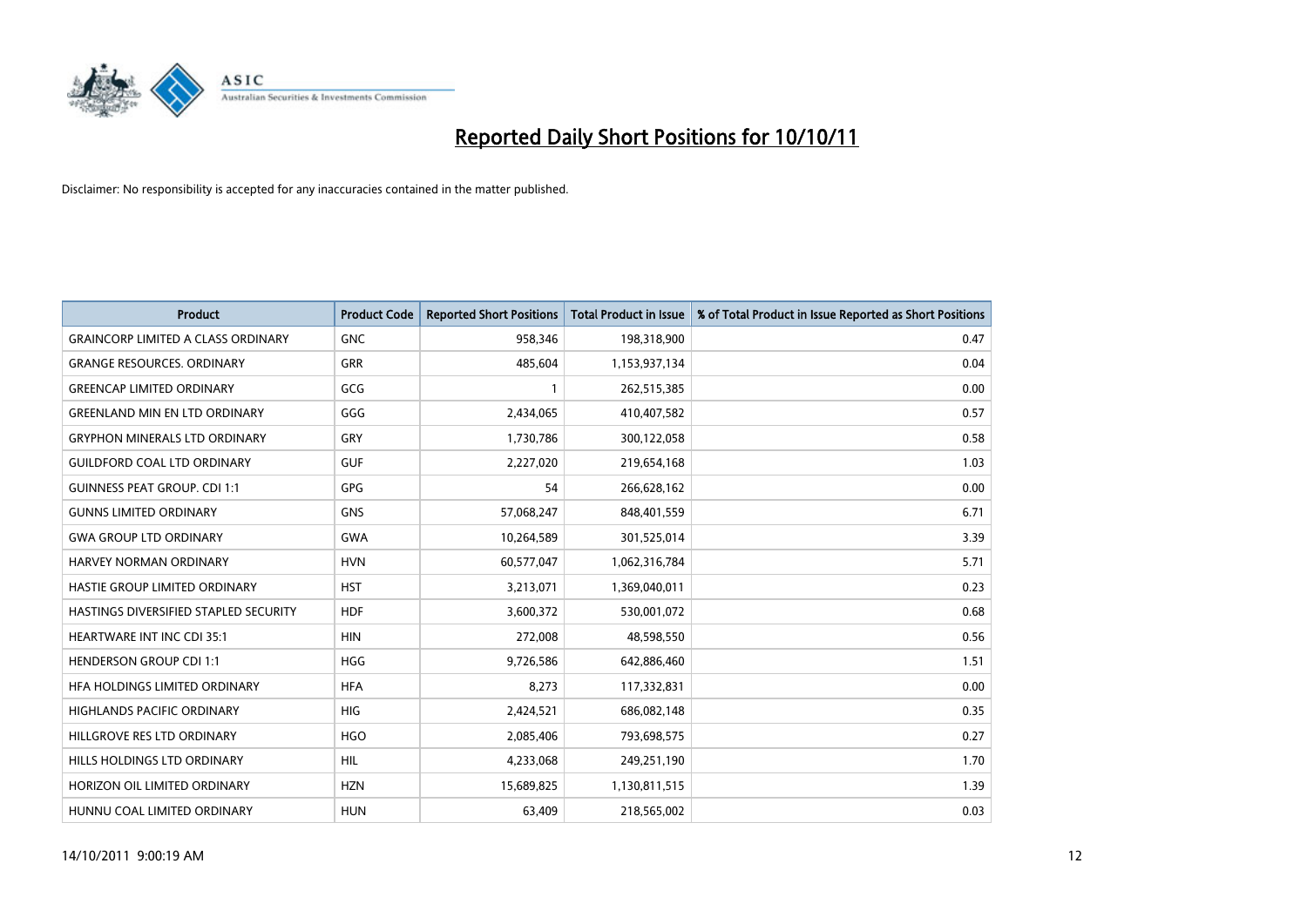

| <b>Product</b>                           | <b>Product Code</b> | <b>Reported Short Positions</b> | Total Product in Issue | % of Total Product in Issue Reported as Short Positions |
|------------------------------------------|---------------------|---------------------------------|------------------------|---------------------------------------------------------|
| <b>IINET LIMITED ORDINARY</b>            | <b>IIN</b>          | 1,196,970                       | 152,169,119            | 0.78                                                    |
| ILUKA RESOURCES ORDINARY                 | ILU                 | 8,229,393                       | 418,700,517            | 1.95                                                    |
| <b>IMDEX LIMITED ORDINARY</b>            | <b>IMD</b>          | 389,683                         | 204,447,435            | 0.18                                                    |
| IMF (AUSTRALIA) LTD ORDINARY             | <b>IMF</b>          | 352,657                         | 123,828,193            | 0.28                                                    |
| <b>IMX RESOURCES LTD ORDINARY</b>        | <b>IXR</b>          | 20,000                          | 262,612,803            | 0.01                                                    |
| <b>INCITEC PIVOT ORDINARY</b>            | IPL                 | 294,532                         | 1,628,730,107          | 0.00                                                    |
| <b>INDEPENDENCE GROUP ORDINARY</b>       | <b>IGO</b>          | 4,268,113                       | 202,907,135            | 2.12                                                    |
| INDOPHIL RESOURCES ORDINARY              | <b>IRN</b>          | 1,385,051                       | 995,437,860            | 0.14                                                    |
| INDUSTREA LIMITED ORDINARY               | IDL                 | 1,550,681                       | 364,733,566            | 0.41                                                    |
| <b>INFIGEN ENERGY STAPLED SECURITIES</b> | <b>IFN</b>          | 7,088,603                       | 762,265,972            | 0.96                                                    |
| ING RE COM GROUP STAPLED SECURITIES      | ILF.                | 3,583                           | 441,029,194            | 0.00                                                    |
| <b>INSURANCE AUSTRALIA ORDINARY</b>      | IAG                 | 12,267,901                      | 2,079,034,021          | 0.56                                                    |
| INT GOLDFIELDS LTD ORDINARY              | <b>IGS</b>          | 8,042,682                       | 571,520,386            | 1.41                                                    |
| <b>INTEGRA MINING LTD, ORDINARY</b>      | <b>IGR</b>          | 5,234,795                       | 843,743,881            | 0.61                                                    |
| <b>INTREPID MINES ORDINARY</b>           | <b>IAU</b>          | 2,530,007                       | 522,374,199            | 0.48                                                    |
| INVESTA OFFICE FUND STAPLED SECURITIES   | <b>IOF</b>          | 13,657,538                      | 2,657,463,999          | 0.51                                                    |
| <b>INVOCARE LIMITED ORDINARY</b>         | <b>IVC</b>          | 1,116,841                       | 107,912,897            | 1.03                                                    |
| ION LIMITED ORDINARY                     | <b>ION</b>          | 164,453                         | 256,365,105            | 0.06                                                    |
| <b>IOOF HOLDINGS LTD ORDINARY</b>        | IFL.                | 908,829                         | 229,794,395            | 0.40                                                    |
| <b>IRESS MARKET TECH. ORDINARY</b>       | <b>IRE</b>          | 795.471                         | 127,036,010            | 0.62                                                    |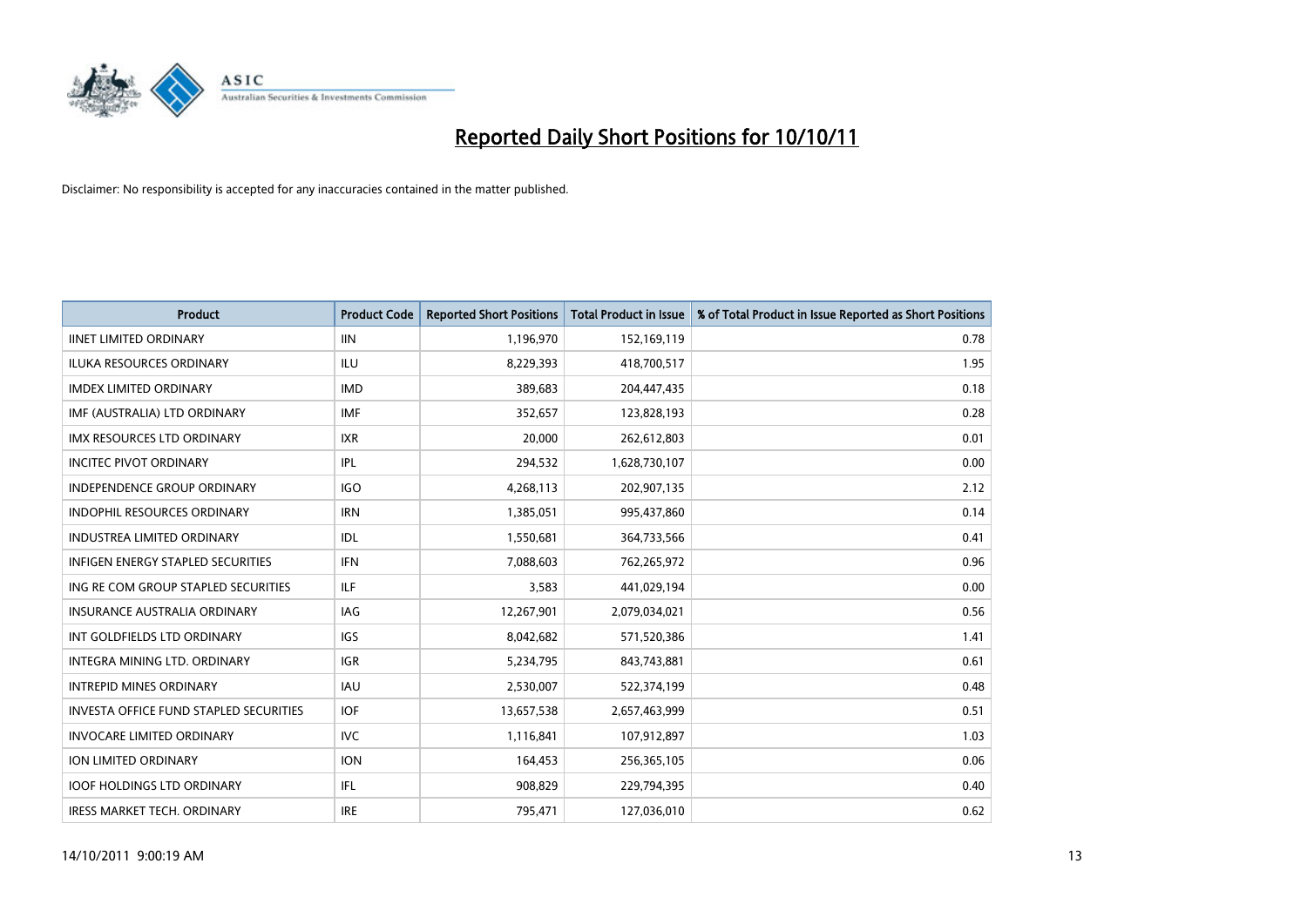

| <b>Product</b>                            | <b>Product Code</b> | <b>Reported Short Positions</b> | <b>Total Product in Issue</b> | % of Total Product in Issue Reported as Short Positions |
|-------------------------------------------|---------------------|---------------------------------|-------------------------------|---------------------------------------------------------|
| <b>IRON ORE HOLDINGS ORDINARY</b>         | <b>IOH</b>          | 23,629                          | 166,087,005                   | 0.01                                                    |
| ISHARES MSCI AUS 200 ISHARES MSCI AUS 200 | <b>IOZ</b>          | 74,980                          | 2,326,394                     | 3.22                                                    |
| ISHARES MSCI EM MKTS CDI 1:1              | IEM                 | 18,083                          | 425,700,000                   | 0.00                                                    |
| ISHARES S&P EU 350 CDI 1:1                | <b>IEU</b>          | 17,693                          | 50,800,000                    | 0.03                                                    |
| ISHARES S&P HIGH DIV ISHARES S&P HIGH DIV | <b>IHD</b>          | 71,187                          | 2,201,253                     | 3.23                                                    |
| ISHARES SMALL ORDS ISHARES SMALL ORDS     | <b>ISO</b>          | 699,253                         | 5,401,916                     | 12.94                                                   |
| <b>IVANHOE AUSTRALIA ORDINARY</b>         | <b>IVA</b>          | 787.814                         | 484,165,340                   | 0.16                                                    |
| JAMES HARDIE INDUST CHESS DEPOSITARY INT  | <b>IHX</b>          | 25,494,585                      | 435,640,582                   | 5.82                                                    |
| <b>JAMESON RESOURCES ORDINARY</b>         | <b>JAL</b>          | 1,600,000                       | 95,828,865                    | 1.67                                                    |
| <b>JB HI-FI LIMITED ORDINARY</b>          | <b>IBH</b>          | 17,847,279                      | 98,756,791                    | 18.10                                                   |
| <b>JUPITER MINES ORDINARY</b>             | <b>IMS</b>          | 4,437                           | 1,561,235,037                 | 0.00                                                    |
| <b>KAGARA LTD ORDINARY</b>                | <b>KZL</b>          | 11,892,113                      | 718,068,836                   | 1.64                                                    |
| KAROON GAS AUSTRALIA ORDINARY             | <b>KAR</b>          | 4,624,207                       | 221,420,769                   | 2.08                                                    |
| KATHMANDU HOLD LTD ORDINARY               | <b>KMD</b>          | 2,050,550                       | 200,000,000                   | 1.02                                                    |
| <b>KEYBRIDGE CAPITAL ORDINARY</b>         | <b>KBC</b>          | 5,999                           | 172,070,564                   | 0.00                                                    |
| KIMBERLEY METALS LTD ORDINARY             | <b>KBL</b>          | 1,820                           | 164,752,978                   | 0.00                                                    |
| KINGSGATE CONSOLID. ORDINARY              | <b>KCN</b>          | 2,046,624                       | 139,039,834                   | 1.46                                                    |
| KINGSROSE MINING LTD ORDINARY             | <b>KRM</b>          | 685,771                         | 267,223,726                   | 0.25                                                    |
| LEIGHTON HOLDINGS ORDINARY                | LEI                 | 10,502,696                      | 336,515,596                   | 3.12                                                    |
| LEND LEASE GROUP UNIT/ORD STAPLED         | LLC                 | 3,063,626                       | 571,804,090                   | 0.53                                                    |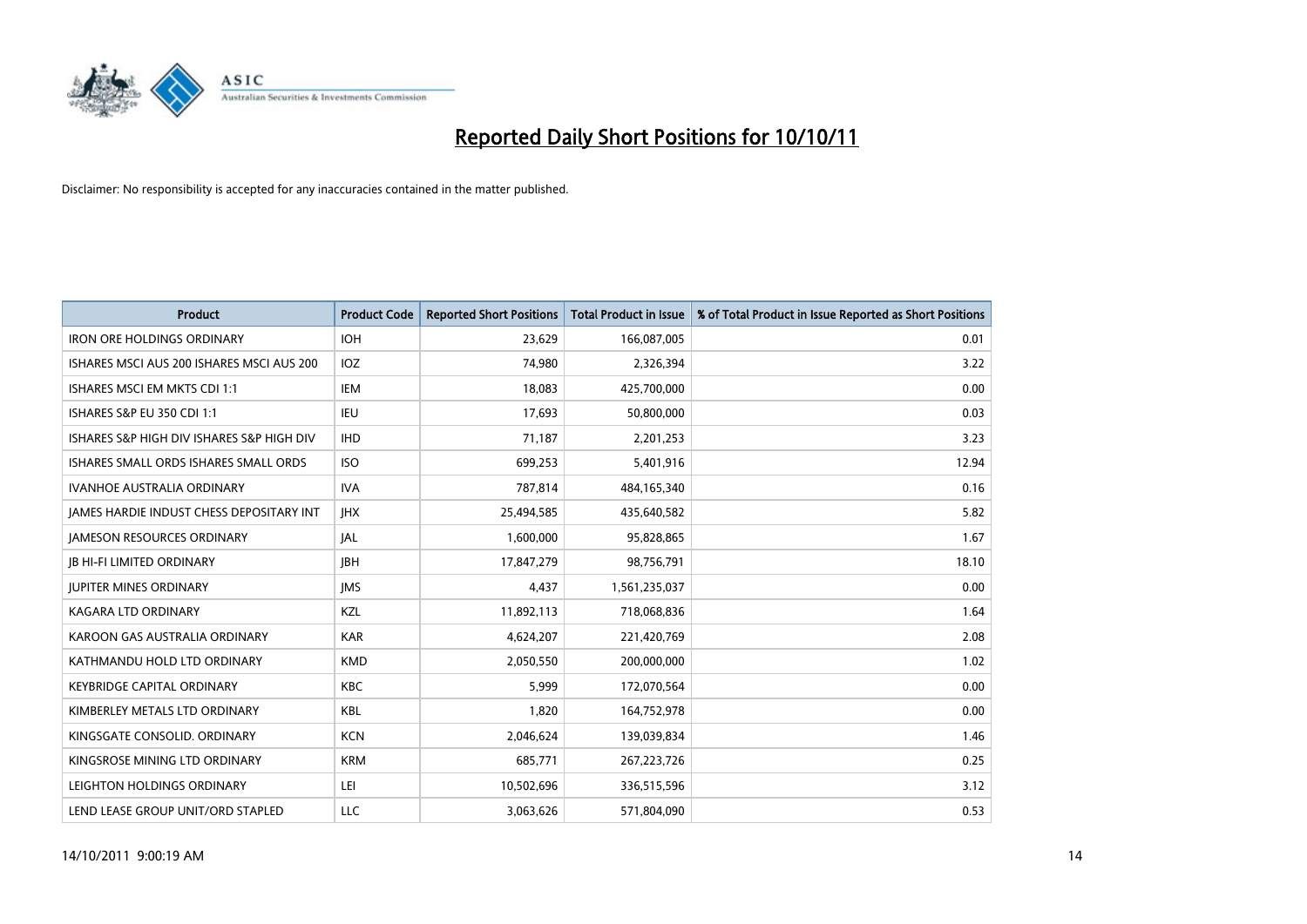

| <b>Product</b>                        | <b>Product Code</b> | <b>Reported Short Positions</b> | <b>Total Product in Issue</b> | % of Total Product in Issue Reported as Short Positions |
|---------------------------------------|---------------------|---------------------------------|-------------------------------|---------------------------------------------------------|
| LINC ENERGY LTD ORDINARY              | <b>LNC</b>          | 6,585,089                       | 503,418,900                   | 1.30                                                    |
| LIQUEFIED NATURAL ORDINARY            | LNG                 | 370,140                         | 267,699,015                   | 0.14                                                    |
| LYNAS CORPORATION ORDINARY            | <b>LYC</b>          | 81,259,546                      | 1,713,846,913                 | 4.75                                                    |
| M2 TELECOMMUNICATION ORDINARY         | <b>MTU</b>          | 91,182                          | 123,810,285                   | 0.05                                                    |
| MACARTHUR COAL ORDINARY               | <b>MCC</b>          | 799,620                         | 302,092,343                   | 0.27                                                    |
| <b>MACMAHON HOLDINGS ORDINARY</b>     | <b>MAH</b>          | 5,101,901                       | 738,631,705                   | 0.69                                                    |
| MACO ATLAS ROADS GRP ORDINARY STAPLED | <b>MOA</b>          | 12,365,204                      | 464,279,594                   | 2.67                                                    |
| MACQUARIE GROUP LTD ORDINARY          | <b>MOG</b>          | 3,683,130                       | 348,285,032                   | 1.03                                                    |
| MAP GROUP STAPLED US PROHIBIT.        | <b>MAP</b>          | 6,347,776                       | 1,861,210,782                 | 0.32                                                    |
| <b>MATRIX C &amp; E LTD ORDINARY</b>  | <b>MCE</b>          | 284,717                         | 77,081,507                    | 0.34                                                    |
| MCMILLAN SHAKESPEARE ORDINARY         | <b>MMS</b>          | 40,468                          | 68,305,227                    | 0.04                                                    |
| <b>MCPHERSON'S LTD ORDINARY</b>       | <b>MCP</b>          | 214,049                         | 72,401,758                    | 0.30                                                    |
| MEDUSA MINING LTD ORDINARY            | <b>MML</b>          | 949,711                         | 188,827,911                   | 0.52                                                    |
| MELBOURNE IT LIMITED ORDINARY         | <b>MLB</b>          | 136,142                         | 80,662,621                    | 0.17                                                    |
| MEO AUSTRALIA LTD ORDINARY            | <b>MEO</b>          | 332,510                         | 539,913,260                   | 0.06                                                    |
| <b>MERMAID MARINE ORDINARY</b>        | <b>MRM</b>          | 1,477,095                       | 217,718,357                   | 0.68                                                    |
| MESOBLAST LIMITED ORDINARY            | <b>MSB</b>          | 5,670,735                       | 280,425,258                   | 2.02                                                    |
| METALS X LIMITED ORDINARY             | <b>MLX</b>          | 326,940                         | 1,340,453,375                 | 0.03                                                    |
| METCASH LIMITED ORDINARY              | <b>MTS</b>          | 32,363,218                      | 770,720,699                   | 4.20                                                    |
| METGASCO LIMITED ORDINARY             | <b>MEL</b>          | 235,435                         | 337,396,221                   | 0.07                                                    |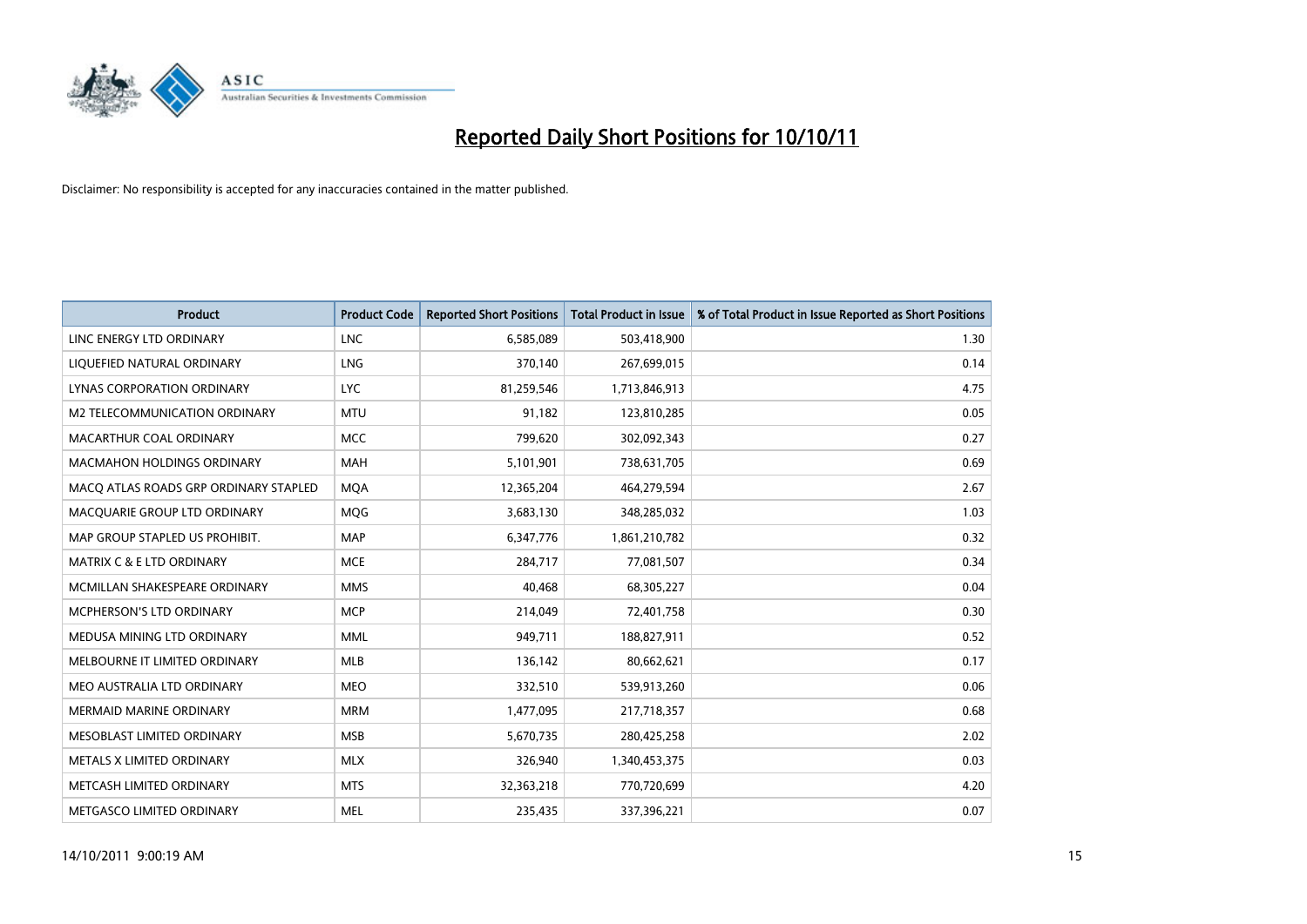

| <b>Product</b>                     | <b>Product Code</b> | <b>Reported Short Positions</b> | <b>Total Product in Issue</b> | % of Total Product in Issue Reported as Short Positions |
|------------------------------------|---------------------|---------------------------------|-------------------------------|---------------------------------------------------------|
| METMINCO LIMITED ORDINARY          | <b>MNC</b>          | 992,543                         | 1,462,616,146                 | 0.07                                                    |
| METROCOAL LIMITED ORDINARY         | <b>MTE</b>          | 300,000                         | 101,973,663                   | 0.29                                                    |
| MHM METALS LIMITED ORDINARY        | <b>MHM</b>          | 171,365                         | 102,334,203                   | 0.17                                                    |
| MICLYN EXP OFFSHR ORDINARY         | <b>MIO</b>          | 19,805                          | 274,618,684                   | 0.01                                                    |
| MILLENNIUM MIN LTD ORDINARY        | <b>MOY</b>          | 2,087,114                       | 2,999,828,232                 | 0.07                                                    |
| MINARA RESOURCES ORDINARY          | <b>MRE</b>          | 2,702,697                       | 1,169,424,487                 | 0.24                                                    |
| MINCOR RESOURCES NL ORDINARY       | <b>MCR</b>          | 1,383,924                       | 197,740,804                   | 0.69                                                    |
| MINEMAKERS LIMITED ORDINARY        | <b>MAK</b>          | 44,227                          | 227,003,950                   | 0.02                                                    |
| MINERAL DEPOSITS ORDINARY          | <b>MDL</b>          | 511,813                         | 83,538,786                    | 0.60                                                    |
| MINERAL RESOURCES, ORDINARY        | <b>MIN</b>          | 985,525                         | 183,884,367                   | 0.53                                                    |
| MIRABELA NICKEL LTD ORDINARY       | <b>MBN</b>          | 17,311,976                      | 491,781,237                   | 3.51                                                    |
| MIRVAC GROUP STAPLED SECURITIES    | <b>MGR</b>          | 37,509,168                      | 3,416,924,188                 | 1.06                                                    |
| MOLOPO ENERGY LTD ORDINARY         | <b>MPO</b>          | 2,359,564                       | 245,579,810                   | 0.95                                                    |
| MOLY MINES LIMITED ORDINARY        | <b>MOL</b>          | 14,667                          | 384,893,989                   | 0.00                                                    |
| <b>MONADELPHOUS GROUP ORDINARY</b> | <b>MND</b>          | 1,279,580                       | 88,674,327                    | 1.45                                                    |
| MORTGAGE CHOICE LTD ORDINARY       | <b>MOC</b>          | 217,792                         | 119,948,255                   | 0.18                                                    |
| MOUNT GIBSON IRON ORDINARY         | <b>MGX</b>          | 14,211,764                      | 1,082,570,693                 | 1.30                                                    |
| MULTIPLEX SITES SITES              | <b>MXUPA</b>        | 22                              | 4,500,000                     | 0.00                                                    |
| MURCHISON METALS LTD ORDINARY      | <b>MMX</b>          | 18,931,707                      | 437,354,555                   | 4.32                                                    |
| MYER HOLDINGS LTD ORDINARY         | <b>MYR</b>          | 49,571,308                      | 583,284,551                   | 8.46                                                    |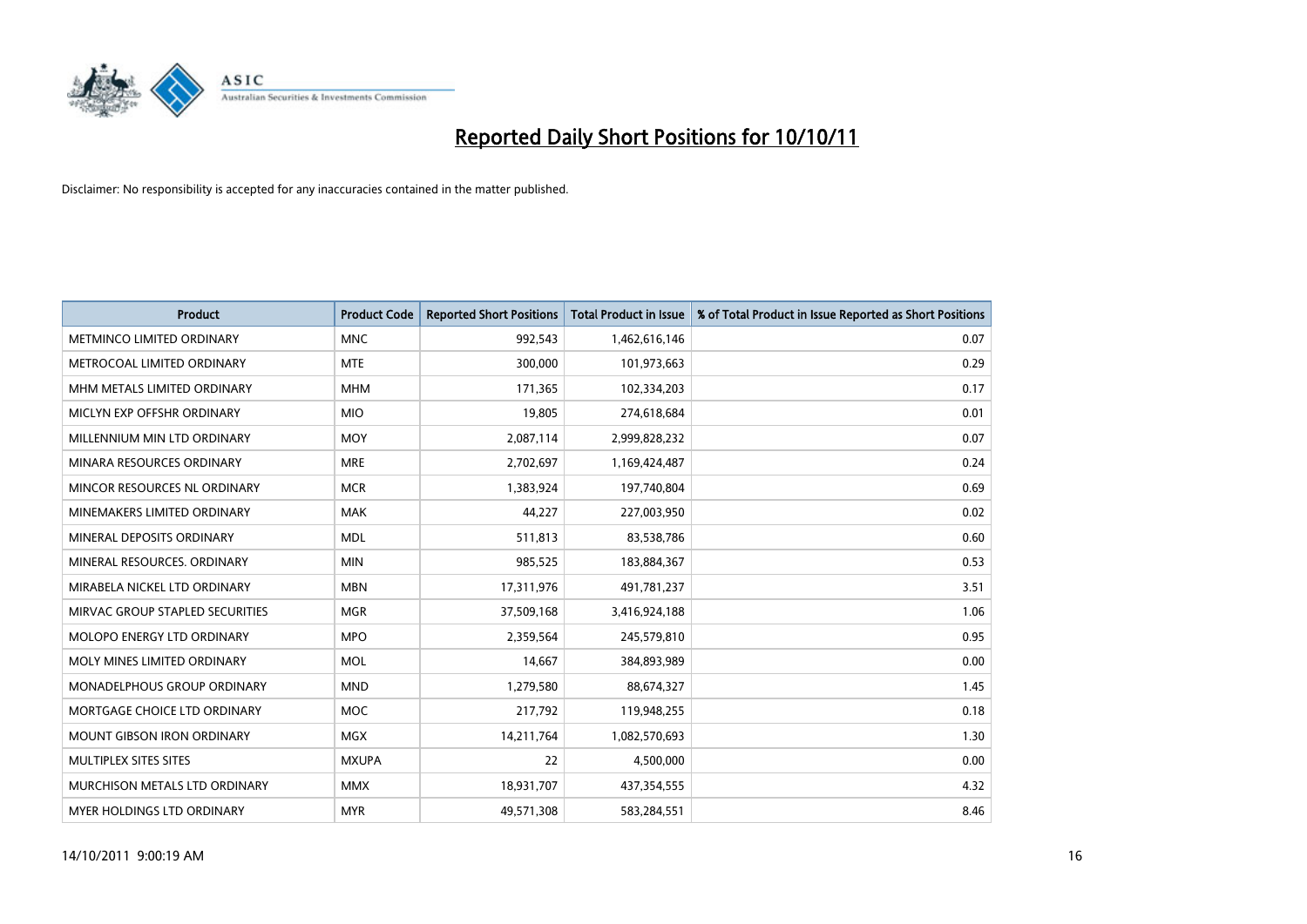

| <b>Product</b>                  | <b>Product Code</b> | <b>Reported Short Positions</b> | <b>Total Product in Issue</b> | % of Total Product in Issue Reported as Short Positions |
|---------------------------------|---------------------|---------------------------------|-------------------------------|---------------------------------------------------------|
| <b>MYSTATE LIMITED ORDINARY</b> | <b>MYS</b>          | 1,400                           | 67,463,454                    | 0.00                                                    |
| NATIONAL AUST. BANK ORDINARY    | <b>NAB</b>          | 27,592,678                      | 2,201,147,145                 | 1.21                                                    |
| NATURAL FUEL LIMITED ORDINARY   | <b>NFL</b>          |                                 | 1,121,912                     | 0.00                                                    |
| NAVITAS LIMITED ORDINARY        | <b>NVT</b>          | 2,355,908                       | 375,318,628                   | 0.64                                                    |
| NEPTUNE MARINE ORDINARY         | <b>NMS</b>          | 182,253                         | 1,748,545,632                 | 0.01                                                    |
| NEW HOPE CORPORATION ORDINARY   | <b>NHC</b>          | 408,384                         | 830,230,549                   | 0.04                                                    |
| NEWCREST MINING ORDINARY        | <b>NCM</b>          | 2,127,450                       | 765,000,000                   | 0.23                                                    |
| NEWS CORP A NON-VOTING CDI      | <b>NWSLV</b>        | 5,213,818                       | 1,756,867,913                 | 0.29                                                    |
| NEWS CORP B VOTING CDI          | <b>NWS</b>          | 3,629,156                       | 798,520,953                   | 0.45                                                    |
| NEXBIS LIMITED ORDINARY         | <b>NBS</b>          | 63,733                          | 798,356,704                   | 0.01                                                    |
| NEXTDC LIMITED ORDINARY         | <b>NXT</b>          | 27,057                          | 123,533,558                   | 0.02                                                    |
| NEXUS ENERGY LIMITED ORDINARY   | <b>NXS</b>          | 6,720,407                       | 1,326,697,820                 | 0.50                                                    |
| NIB HOLDINGS LIMITED ORDINARY   | <b>NHF</b>          | 104,911                         | 466,733,110                   | 0.02                                                    |
| NIDO PETROLEUM ORDINARY         | <b>NDO</b>          | 1,020,998                       | 1,389,163,151                 | 0.08                                                    |
| NOBLE MINERAL RES ORDINARY      | <b>NMG</b>          | 2,512,069                       | 460,308,820                   | 0.56                                                    |
| NORTHERN IRON LTD ORDINARY      | <b>NFE</b>          | 890,393                         | 336,084,863                   | 0.26                                                    |
| NRW HOLDINGS LIMITED ORDINARY   | <b>NWH</b>          | 711,446                         | 278,888,011                   | 0.25                                                    |
| NUCOAL RESOURCES NL ORDINARY    | <b>NCR</b>          | 207,552                         | 441,129,875                   | 0.05                                                    |
| NUFARM LIMITED ORDINARY         | <b>NUF</b>          | 4,255,188                       | 261,833,005                   | 1.63                                                    |
| OAKTON LIMITED ORDINARY         | <b>OKN</b>          | 646,336                         | 93,800,235                    | 0.69                                                    |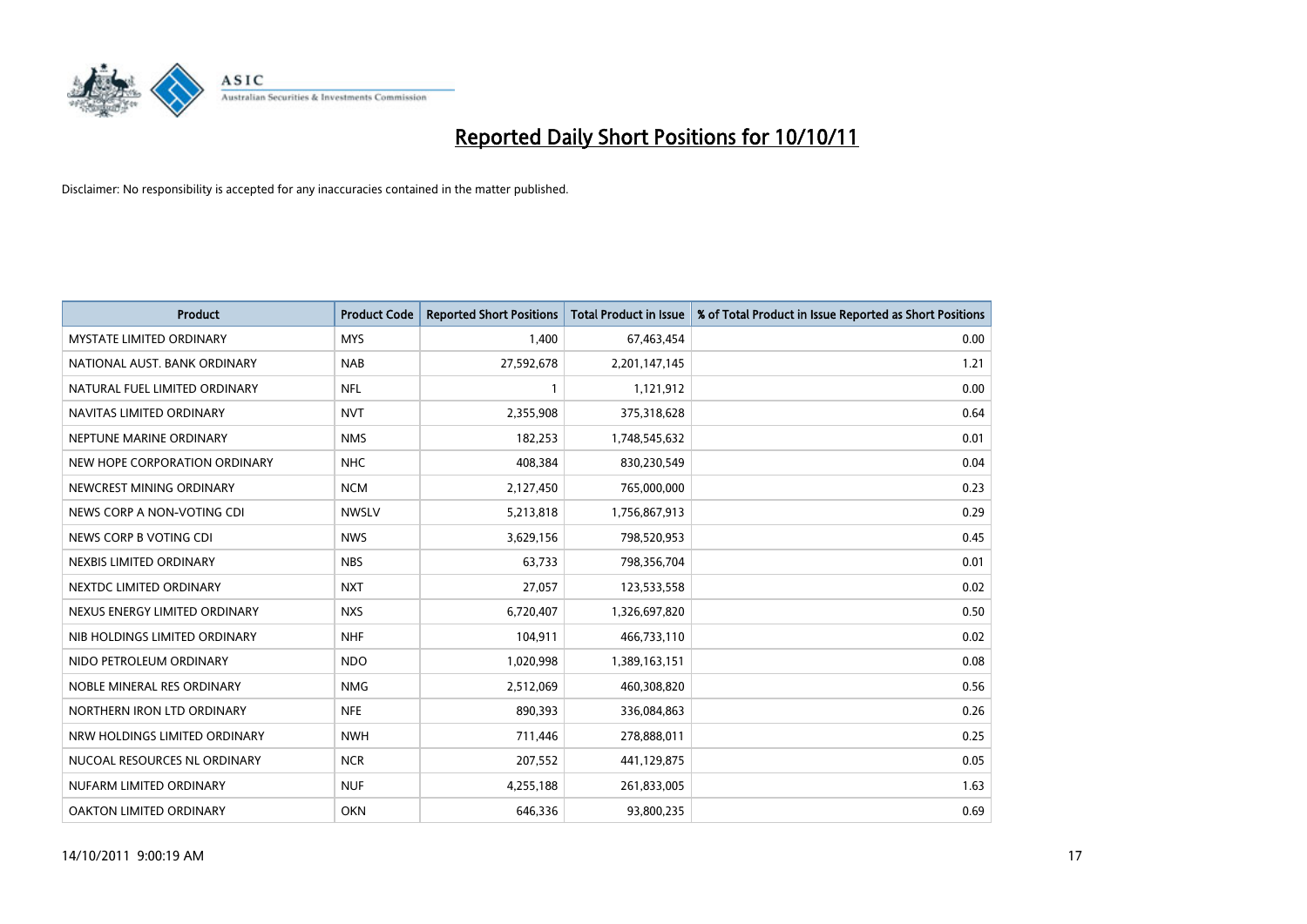

| <b>Product</b>                        | <b>Product Code</b> | <b>Reported Short Positions</b> | <b>Total Product in Issue</b> | % of Total Product in Issue Reported as Short Positions |
|---------------------------------------|---------------------|---------------------------------|-------------------------------|---------------------------------------------------------|
| OCEANAGOLD CORP. CHESS DEPOSITARY INT | <b>OGC</b>          | 834,612                         | 262,609,273                   | 0.31                                                    |
| OCEANIA CAPITAL LTD ORDINARY          | <b>OCP</b>          | 2,500                           | 91,921,295                    | 0.00                                                    |
| OIL SEARCH LTD ORDINARY               | OSH                 | 14,038,400                      | 1,320,648,378                 | 1.05                                                    |
| OM HOLDINGS LIMITED ORDINARY          | OMH                 | 11,198,418                      | 504,105,150                   | 2.22                                                    |
| <b>ONESTEEL LIMITED ORDINARY</b>      | <b>OST</b>          | 26,347,831                      | 1,338,106,652                 | 1.98                                                    |
| ORICA LIMITED ORDINARY                | ORI                 | 2,255,360                       | 363,966,570                   | 0.60                                                    |
| ORIGIN ENERGY ORDINARY                | <b>ORG</b>          | 3,145,501                       | 1,086,037,913                 | 0.27                                                    |
| OROCOBRE LIMITED ORDINARY             | <b>ORE</b>          | 97,172                          | 103,195,029                   | 0.09                                                    |
| OROTONGROUP LIMITED ORDINARY          | <b>ORL</b>          | 5,935                           | 40,880,902                    | 0.01                                                    |
| OTTO ENERGY LIMITED ORDINARY          | <b>OEL</b>          | 109,204                         | 1,138,290,071                 | 0.01                                                    |
| OZ MINERALS ORDINARY                  | OZL                 | 8,332,293                       | 323,877,514                   | 2.57                                                    |
| PACIFIC BRANDS ORDINARY               | <b>PBG</b>          | 8,494,049                       | 931,386,248                   | 0.94                                                    |
| PALADIN ENERGY LTD ORDINARY           | <b>PDN</b>          | 26,642,521                      | 835,391,964                   | 3.16                                                    |
| PANAUST LIMITED ORDINARY              | <b>PNA</b>          | 9,860,951                       | 593,867,443                   | 1.65                                                    |
| PANORAMIC RESOURCES ORDINARY          | PAN                 | 703,655                         | 207,050,710                   | 0.33                                                    |
| PAPERLINX LIMITED ORDINARY            | <b>PPX</b>          | 4,280,057                       | 609,280,761                   | 0.71                                                    |
| PAPILLON RES LTD ORDINARY             | PIR                 | 510,324                         | 208,259,519                   | 0.24                                                    |
| PATTIES FOODS LTD ORDINARY            | PFL                 |                                 | 138,989,223                   | 0.00                                                    |
| PEAK RESOURCES ORDINARY               | <b>PEK</b>          | 20,968                          | 155,979,643                   | 0.01                                                    |
| PEET LIMITED ORDINARY                 | <b>PPC</b>          | 96,040                          | 318,038,544                   | 0.03                                                    |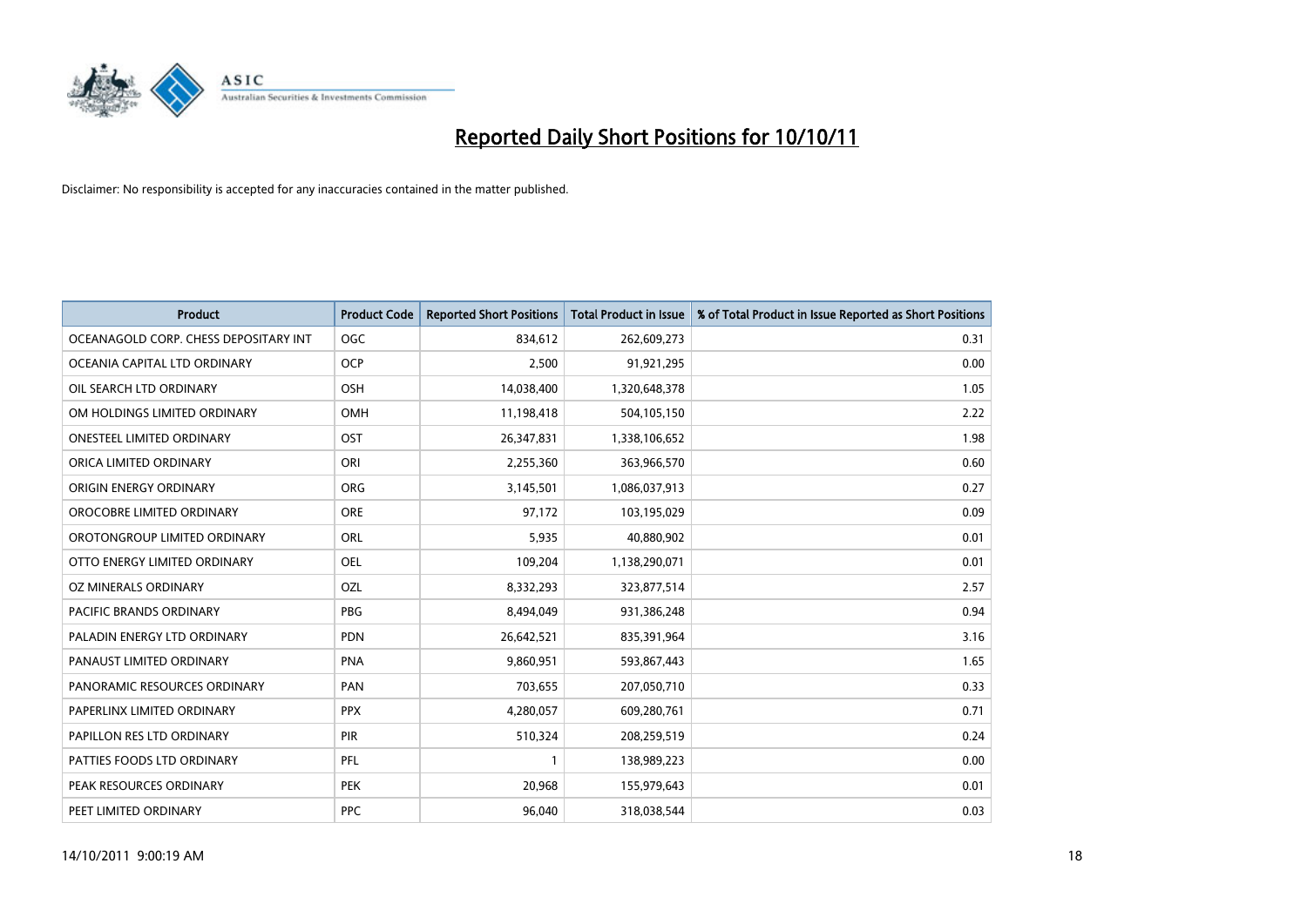

| <b>Product</b>                | <b>Product Code</b> | <b>Reported Short Positions</b> | <b>Total Product in Issue</b> | % of Total Product in Issue Reported as Short Positions |
|-------------------------------|---------------------|---------------------------------|-------------------------------|---------------------------------------------------------|
| PENINSULA ENERGY LTD ORDINARY | <b>PEN</b>          | 1,493,377                       | 2,135,490,443                 | 0.07                                                    |
| PERILYA LIMITED ORDINARY      | <b>PEM</b>          | 324,841                         | 526,075,563                   | 0.06                                                    |
| PERPETUAL LIMITED ORDINARY    | <b>PPT</b>          | 2,951,328                       | 44,692,304                    | 6.58                                                    |
| PERSEUS MINING LTD ORDINARY   | PRU                 | 2,195,754                       | 426,717,088                   | 0.51                                                    |
| PETSEC ENERGY ORDINARY        | <b>PSA</b>          | 223,332                         | 231,283,622                   | 0.10                                                    |
| PHARMAXIS LTD ORDINARY        | <b>PXS</b>          | 2,298,090                       | 229,116,309                   | 1.00                                                    |
| PHOTON GROUP LTD ORDINARY     | PGA                 | 250,510                         | 1,540,886,866                 | 0.02                                                    |
| PLATINUM ASSET ORDINARY       | <b>PTM</b>          | 6,956,679                       | 561,347,878                   | 1.23                                                    |
| PLATINUM AUSTRALIA ORDINARY   | <b>PLA</b>          | 4,811,936                       | 417,130,039                   | 1.17                                                    |
| PLATINUM CAPITAL LTD ORDINARY | <b>PMC</b>          |                                 | 165,756,878                   | 0.00                                                    |
| PMI GOLD CORP CDI 1:1         | <b>PVM</b>          | 30,000                          | 47,410,660                    | 0.06                                                    |
| PMP LIMITED ORDINARY          | <b>PMP</b>          | 9,835                           | 329,842,473                   | 0.00                                                    |
| PORT BOUVARD LIMITED ORDINARY | PBD                 | 6,754                           | 593,868,295                   | 0.00                                                    |
| PREMIER INVESTMENTS ORDINARY  | <b>PMV</b>          | 302,744                         | 155,062,831                   | 0.21                                                    |
| PRIMA BIOMED LTD ORDINARY     | <b>PRR</b>          | 2,998,236                       | 1,009,452,535                 | 0.30                                                    |
| PRIMARY HEALTH CARE ORDINARY  | <b>PRY</b>          | 10,651,452                      | 497,469,803                   | 2.15                                                    |
| PRIME MEDIA GRP LTD ORDINARY  | PRT                 | 2,305                           | 366,330,303                   | 0.00                                                    |
| PRIMEAG AUSTRALIA ORDINARY    | PAG                 |                                 | 266,394,444                   | 0.00                                                    |
| PROGEN PHARMACEUTIC ORDINARY  | PGL                 | 151,596                         | 24,709,097                    | 0.61                                                    |
| PROGRAMMED ORDINARY           | <b>PRG</b>          | 531,061                         | 118,169,908                   | 0.44                                                    |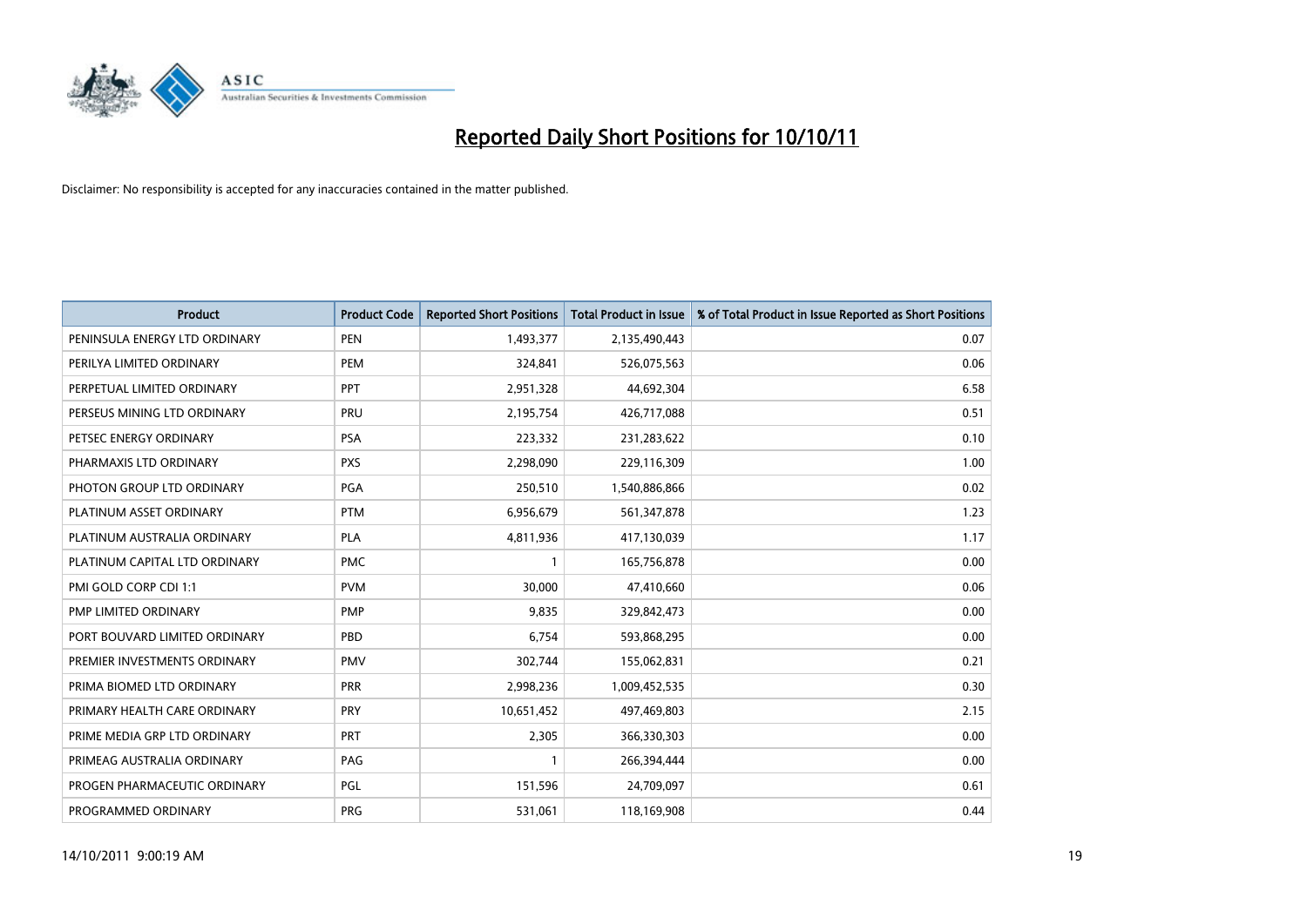

| <b>Product</b>                      | <b>Product Code</b> | <b>Reported Short Positions</b> | <b>Total Product in Issue</b> | % of Total Product in Issue Reported as Short Positions |
|-------------------------------------|---------------------|---------------------------------|-------------------------------|---------------------------------------------------------|
| <b>PSIVIDA CORP CDI 1:1</b>         | <b>PVA</b>          | 6.878                           | 8,737,186                     | 0.08                                                    |
| <b>QANTAS AIRWAYS ORDINARY</b>      | QAN                 | 31,296,517                      | 2,265,123,620                 | 1.39                                                    |
| <b>OBE INSURANCE GROUP ORDINARY</b> | <b>OBE</b>          | 28,379,336                      | 1,092,654,587                 | 2.56                                                    |
| OR NATIONAL LIMITED ORDINARY        | <b>ORN</b>          | 20,748,968                      | 2,440,000,000                 | 0.85                                                    |
| <b>QUBE LOGISTICS HLDG ORDINARY</b> | <b>QUB</b>          | 353,240                         | 801,927,594                   | 0.04                                                    |
| RAMELIUS RESOURCES ORDINARY         | <b>RMS</b>          | 90,731                          | 291,767,215                   | 0.02                                                    |
| RAMSAY HEALTH CARE ORDINARY         | <b>RHC</b>          | 1,399,188                       | 202,081,252                   | 0.69                                                    |
| <b>RCR TOMLINSON ORDINARY</b>       | <b>RCR</b>          | 68,067                          | 133,010,172                   | 0.05                                                    |
| <b>REA GROUP ORDINARY</b>           | <b>REA</b>          | 314,610                         | 130,401,680                   | 0.23                                                    |
| <b>RECKON LIMITED ORDINARY</b>      | <b>RKN</b>          | 845,221                         | 133,384,060                   | 0.63                                                    |
| <b>RED FORK ENERGY ORDINARY</b>     | <b>RFE</b>          | 7,696                           | 269,769,853                   | 0.00                                                    |
| REDBANK ENERGY LTD ORDINARY         | AEI                 | 19                              | 786,287                       | 0.00                                                    |
| REED RESOURCES LTD ORDINARY         | <b>RDR</b>          | 363,054                         | 264,742,501                   | 0.13                                                    |
| <b>REGIS RESOURCES ORDINARY</b>     | <b>RRL</b>          | 936,886                         | 433,857,441                   | 0.22                                                    |
| RESMED INC CDI 10:1                 | <b>RMD</b>          | 5,906,906                       | 1,556,242,300                 | 0.38                                                    |
| RESOLUTE MINING ORDINARY            | <b>RSG</b>          | 7,004,900                       | 469,031,918                   | 1.50                                                    |
| RESOURCE GENERATION ORDINARY        | <b>RES</b>          | 341,811                         | 262,895,652                   | 0.13                                                    |
| RETAIL FOOD GROUP ORDINARY          | <b>RFG</b>          | 27,104                          | 108,219,282                   | 0.03                                                    |
| REVERSE CORP LIMITED ORDINARY       | <b>REF</b>          | 25,141                          | 92,382,175                    | 0.03                                                    |
| REX MINERALS LIMITED ORDINARY       | <b>RXM</b>          | 1,322,441                       | 153,635,519                   | 0.85                                                    |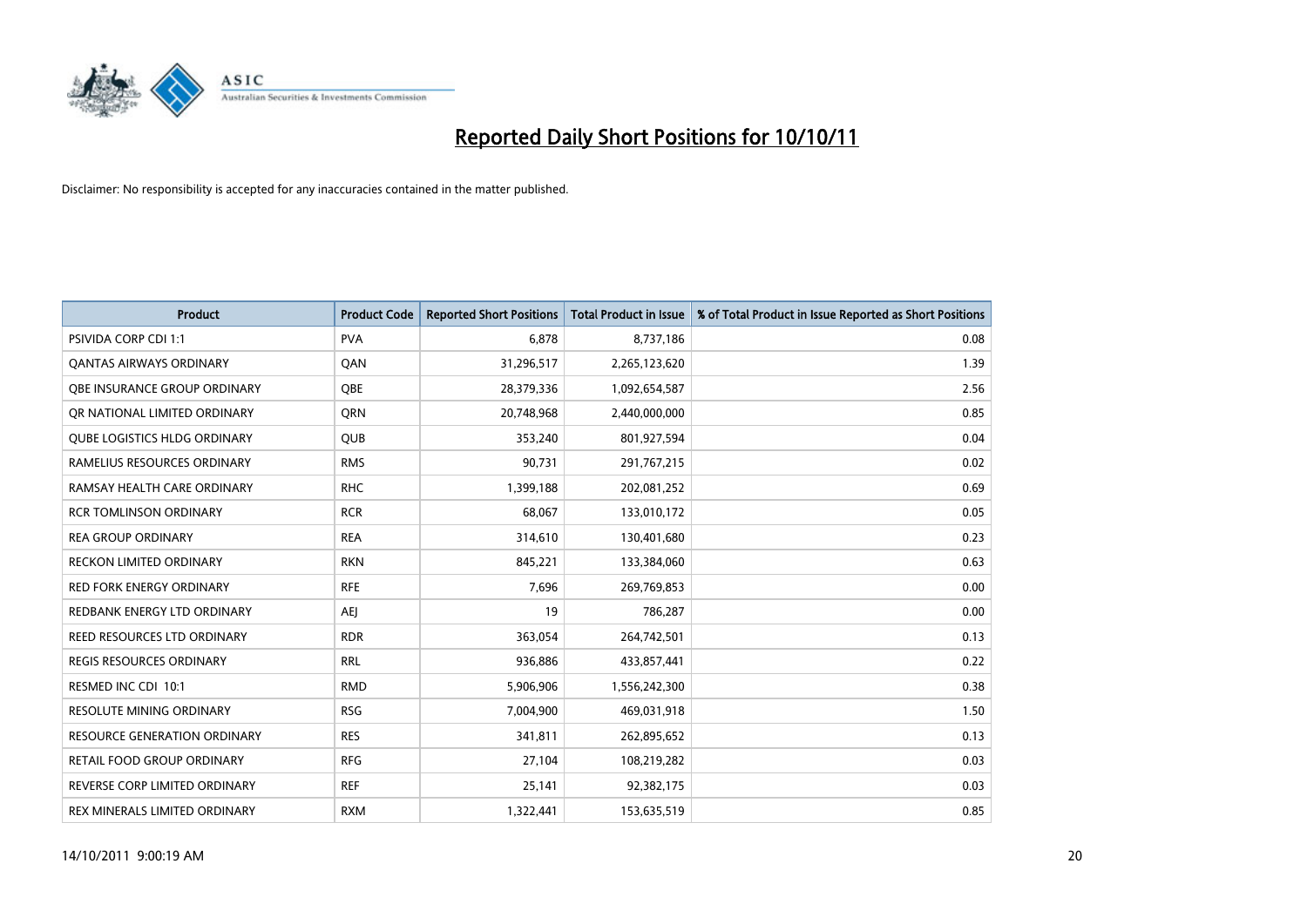

| <b>Product</b>                     | <b>Product Code</b> | <b>Reported Short Positions</b> | <b>Total Product in Issue</b> | % of Total Product in Issue Reported as Short Positions |
|------------------------------------|---------------------|---------------------------------|-------------------------------|---------------------------------------------------------|
| <b>RHG LIMITED ORDINARY</b>        | <b>RHG</b>          | 31,776                          | 308,483,177                   | 0.01                                                    |
| RIALTO ENERGY ORDINARY             | <b>RIA</b>          | 296,775                         | 375,006,264                   | 0.08                                                    |
| <b>RIDLEY CORPORATION ORDINARY</b> | <b>RIC</b>          | 509,655                         | 307,817,071                   | 0.17                                                    |
| RIO TINTO LIMITED ORDINARY         | <b>RIO</b>          | 26,094,831                      | 435,758,720                   | 5.96                                                    |
| <b>RIVERCITY MOTORWAY STAPLED</b>  | <b>RCY</b>          | 132,000                         | 957,010,115                   | 0.01                                                    |
| ROBUST RESOURCES ORDINARY          | <b>ROL</b>          | 1,118,816                       | 84,944,097                    | 1.32                                                    |
| ROC OIL COMPANY ORDINARY           | <b>ROC</b>          | 2,616,923                       | 713,254,560                   | 0.37                                                    |
| ROYAL WOLF HOLDINGS ORDINARY       | <b>RWH</b>          | 60,000                          | 100,387,052                   | 0.06                                                    |
| SAI GLOBAL LIMITED ORDINARY        | SAI                 | 1,840,282                       | 202,176,688                   | 0.91                                                    |
| SALMAT LIMITED ORDINARY            | <b>SLM</b>          | 231,484                         | 159,802,174                   | 0.14                                                    |
| SAMSON OIL & GAS LTD ORDINARY      | SSN                 | 156,856                         | 1,750,169,370                 | 0.00                                                    |
| SANDFIRE RESOURCES ORDINARY        | <b>SFR</b>          | 2,395,707                       | 150,879,969                   | 1.57                                                    |
| <b>SANTOS LTD ORDINARY</b>         | <b>STO</b>          | 19,918,509                      | 889,613,942                   | 2.24                                                    |
| SARACEN MINERAL ORDINARY           | SAR                 | 4,670,910                       | 566,151,415                   | 0.82                                                    |
| SEDGMAN LIMITED ORDINARY           | <b>SDM</b>          | 322,072                         | 211,993,676                   | 0.15                                                    |
| SEEK LIMITED ORDINARY              | <b>SEK</b>          | 21,001,639                      | 337,079,207                   | 6.23                                                    |
| SELECT HARVESTS ORDINARY           | SHV                 | 396,180                         | 56,226,960                    | 0.70                                                    |
| SENETAS CORPORATION ORDINARY       | <b>SEN</b>          | 756,999                         | 463,105,195                   | 0.16                                                    |
| SENEX ENERGY LIMITED ORDINARY      | <b>SXY</b>          | 384,405                         | 915,159,081                   | 0.04                                                    |
| SERVCORP LIMITED ORDINARY          | SRV                 | 30,829                          | 98.440.807                    | 0.03                                                    |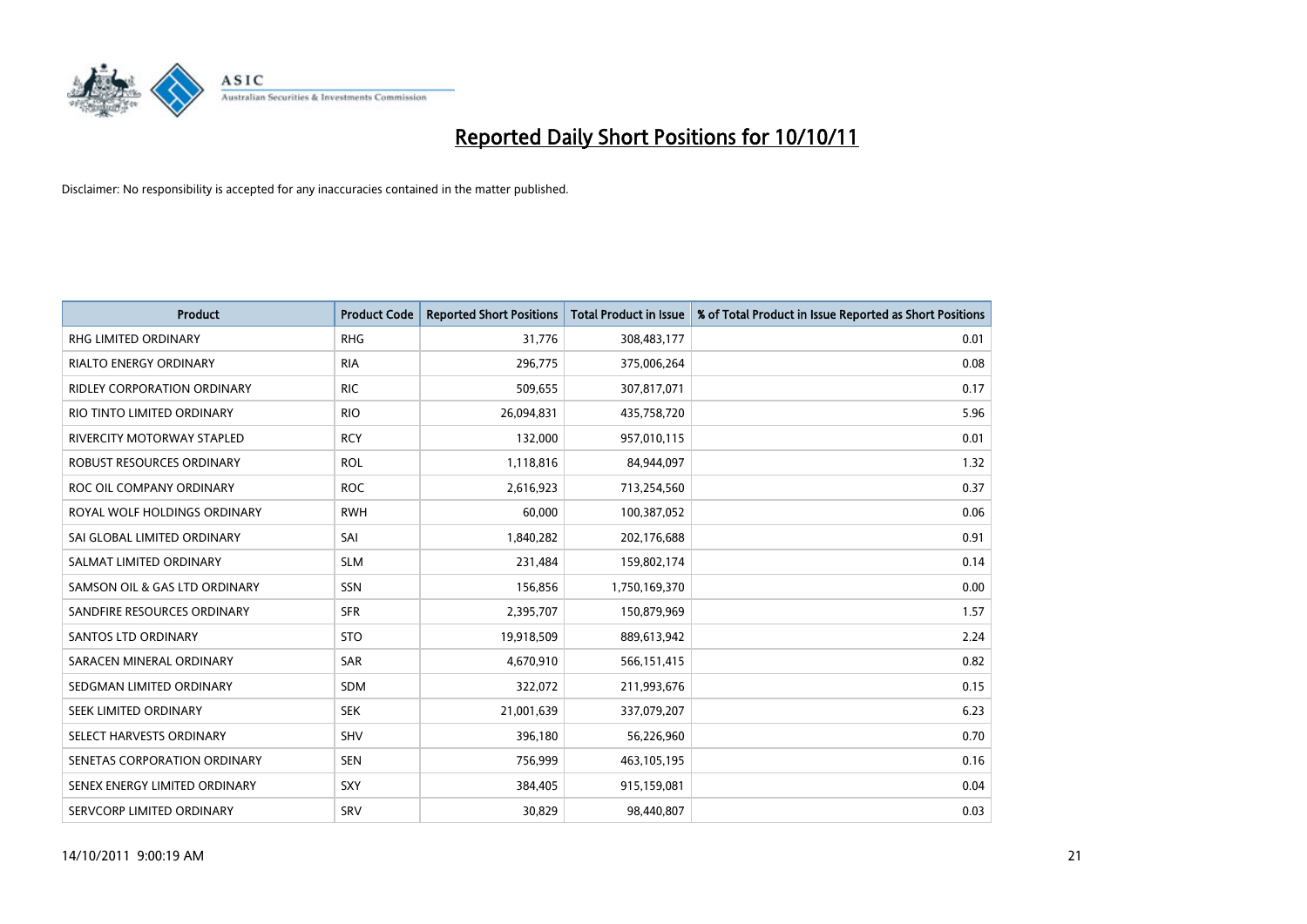

| <b>Product</b>                           | <b>Product Code</b> | <b>Reported Short Positions</b> | <b>Total Product in Issue</b> | % of Total Product in Issue Reported as Short Positions |
|------------------------------------------|---------------------|---------------------------------|-------------------------------|---------------------------------------------------------|
| SERVICE STREAM ORDINARY                  | <b>SSM</b>          | 344,663                         | 283,418,867                   | 0.12                                                    |
| SEVEN GROUP HOLDINGS ORDINARY            | <b>SVW</b>          | 376,517                         | 306,410,281                   | 0.11                                                    |
| SEVEN WEST MEDIA LTD ORDINARY            | <b>SWM</b>          | 2,731,569                       | 610,327,899                   | 0.45                                                    |
| SIGMA PHARMACEUTICAL ORDINARY            | <b>SIP</b>          | 10,285,362                      | 1,178,626,572                 | 0.87                                                    |
| SILEX SYSTEMS ORDINARY                   | <b>SLX</b>          | 628,788                         | 170,133,997                   | 0.37                                                    |
| SILVER LAKE RESOURCE ORDINARY            | <b>SLR</b>          | 183,748                         | 183,284,319                   | 0.10                                                    |
| SIMS METAL MGMT LTD ORDINARY             | SGM                 | 2,154,272                       | 206,038,714                   | 1.02                                                    |
| SINGAPORE TELECOMM. CHESS DEPOSITARY INT | <b>SGT</b>          | 6,667,341                       | 181,963,571                   | 3.66                                                    |
| SIRIUS RESOURCES NL ORDINARY             | <b>SIR</b>          | 82,500                          | 137,134,586                   | 0.06                                                    |
| SKILLED GROUP LTD ORDINARY               | <b>SKE</b>          | 54,104                          | 233, 243, 776                 | 0.02                                                    |
| SKY CITY ENTERTAIN. ORDINARY             | <b>SKC</b>          | 13,856                          | 576,958,340                   | 0.00                                                    |
| SMS MANAGEMENT, ORDINARY                 | <b>SMX</b>          | 171,714                         | 68,290,180                    | 0.26                                                    |
| SONIC HEALTHCARE ORDINARY                | <b>SHL</b>          | 5,968,446                       | 389,969,875                   | 1.53                                                    |
| SOUL PATTINSON (W.H) ORDINARY            | SOL                 | 1,835                           | 238,640,580                   | 0.00                                                    |
| SOUTH BOULDER MINES ORDINARY             | <b>STB</b>          | 64,536                          | 87,115,688                    | 0.08                                                    |
| SP AUSNET STAPLED SECURITIES             | <b>SPN</b>          | 2,865,957                       | 2,850,932,204                 | 0.09                                                    |
| SPARK INFRASTRUCTURE STAPLED NOTE & UNIT | SKI                 | 16,982,610                      | 1,326,734,264                 | 1.28                                                    |
| SPDR 200 FUND ETF UNITS                  | <b>STW</b>          | 8                               | 51,278,556                    | 0.00                                                    |
| SPECIALTY FASHION ORDINARY               | <b>SFH</b>          | 562,221                         | 192,086,121                   | 0.30                                                    |
| SPOTLESS GROUP LTD ORDINARY              | <b>SPT</b>          | 1,401,963                       | 262,766,725                   | 0.53                                                    |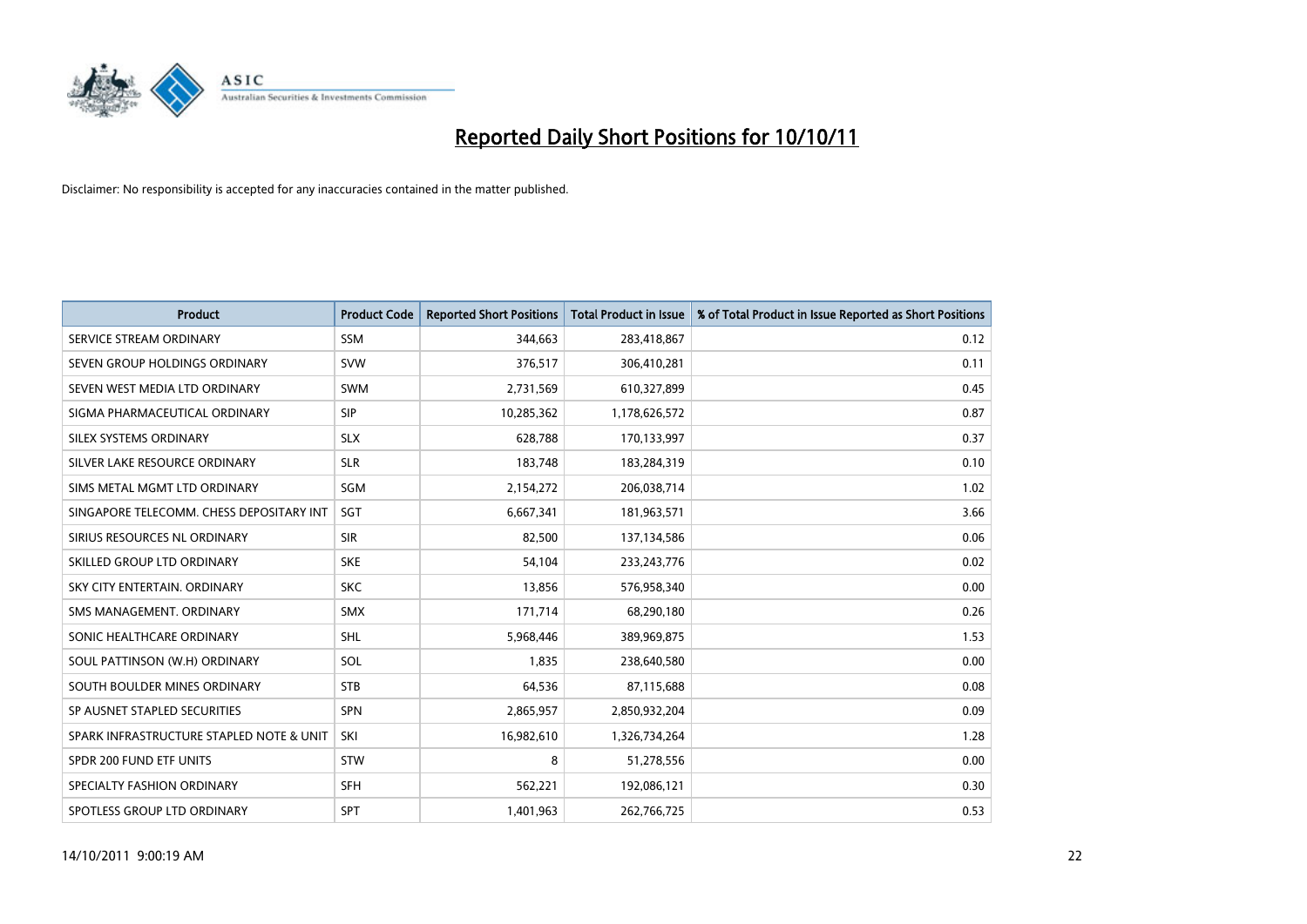

| <b>Product</b>                       | <b>Product Code</b> | <b>Reported Short Positions</b> | <b>Total Product in Issue</b> | % of Total Product in Issue Reported as Short Positions |
|--------------------------------------|---------------------|---------------------------------|-------------------------------|---------------------------------------------------------|
| ST BARBARA LIMITED ORDINARY          | <b>SBM</b>          | 9,190,910                       | 325,615,389                   | 2.82                                                    |
| STAGING CONNECTIONS ORDINARY         | <b>STG</b>          | 2,917,189                       | 78,317,726                    | 3.72                                                    |
| STANMORE COAL LTD ORDINARY           | <b>SMR</b>          | 110,047                         | 89,791,402                    | 0.12                                                    |
| STARPHARMA HOLDINGS ORDINARY         | <b>SPL</b>          | 1,374,809                       | 248,026,578                   | 0.55                                                    |
| STH AMERICAN COR LTD ORDINARY        | SAY                 | 9,200                           | 257,785,604                   | 0.00                                                    |
| STH CRS ELECT ENGNR ORDINARY         | <b>SXE</b>          | 2,910                           | 160,736,826                   | 0.00                                                    |
| STHN CROSS MEDIA ORDINARY            | <b>SXL</b>          | 3,657,851                       | 705,766,444                   | 0.52                                                    |
| STOCKLAND UNITS/ORD STAPLED          | <b>SGP</b>          | 18,225,009                      | 2,345,269,692                 | 0.76                                                    |
| STRAITS RES LTD. ORDINARY            | SRO                 | 7,744,186                       | 324,796,141                   | 2.38                                                    |
| STW COMMUNICATIONS ORDINARY          | SGN                 | 274,555                         | 363,940,802                   | 0.07                                                    |
| SUNCORP GROUP LTD ORDINARY           | <b>SUN</b>          | 10,178,731                      | 1,286,600,980                 | 0.77                                                    |
| SUNDANCE ENERGY ORDINARY             | <b>SEA</b>          | 671                             | 277,098,474                   | 0.00                                                    |
| SUNDANCE RESOURCES ORDINARY          | <b>SDL</b>          | 6,218,103                       | 2,896,314,669                 | 0.20                                                    |
| SUNLAND GROUP LTD ORDINARY           | <b>SDG</b>          | 252,699                         | 215,568,076                   | 0.12                                                    |
| SUPER RET REP LTD ORDINARY           | <b>SUL</b>          | 222,978                         | 132,139,945                   | 0.15                                                    |
| SWICK MINING ORDINARY                | <b>SWK</b>          | 1,548                           | 236,724,970                   | 0.00                                                    |
| SYMEX HOLDINGS ORDINARY              | <b>SYM</b>          | 6,633                           | 189,166,670                   | 0.00                                                    |
| <b>TABCORP HOLDINGS LTD ORDINARY</b> | <b>TAH</b>          | 8,244,670                       | 712,805,880                   | 1.15                                                    |
| <b>TALENT2 INTERNATION ORDINARY</b>  | <b>TWO</b>          | 7                               | 146,578,584                   | 0.00                                                    |
| TAP OIL LIMITED ORDINARY             | <b>TAP</b>          | 2,196,899                       | 240,995,311                   | 0.91                                                    |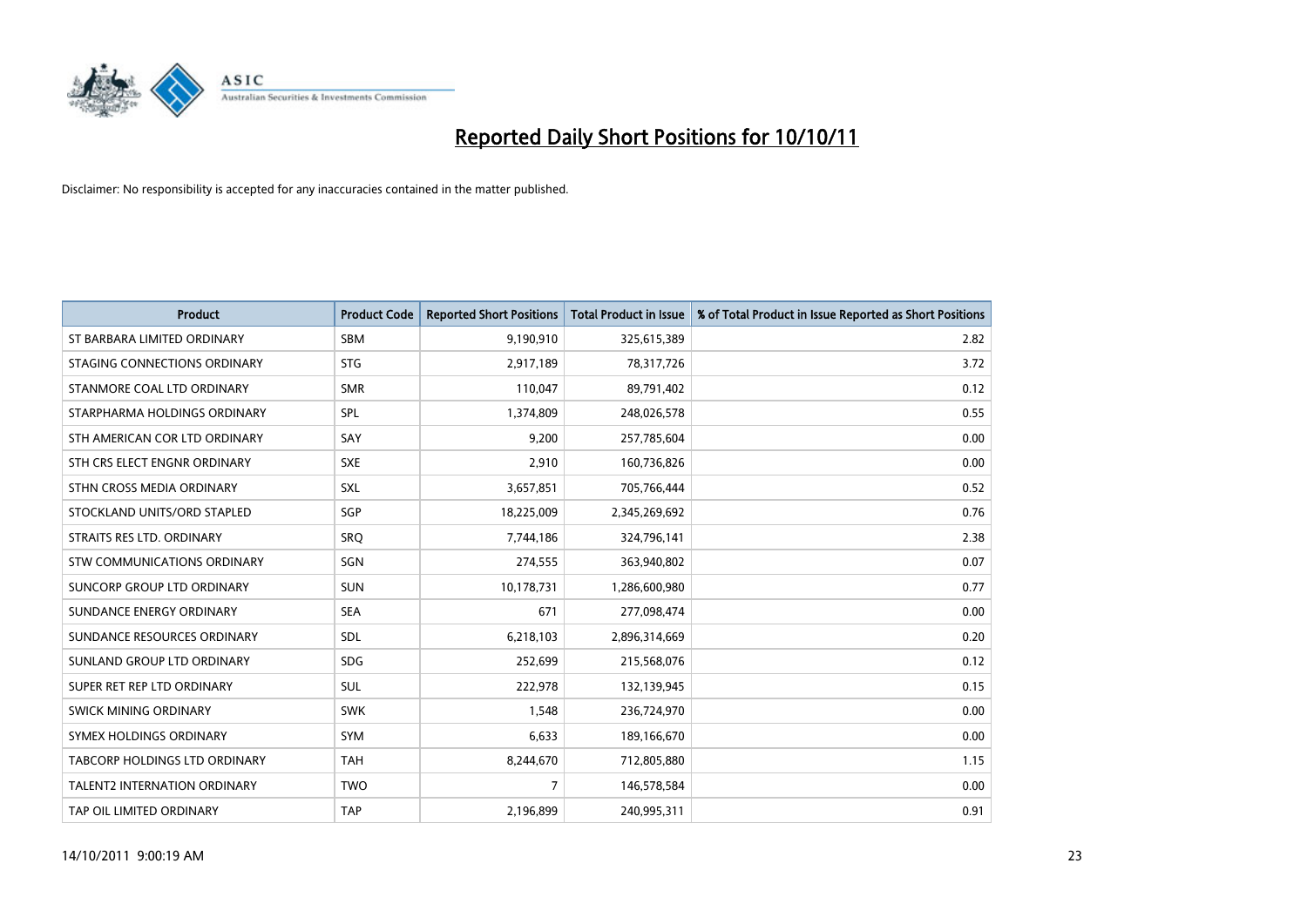

| <b>Product</b>                       | <b>Product Code</b> | <b>Reported Short Positions</b> | <b>Total Product in Issue</b> | % of Total Product in Issue Reported as Short Positions |
|--------------------------------------|---------------------|---------------------------------|-------------------------------|---------------------------------------------------------|
| TASSAL GROUP LIMITED ORDINARY        | <b>TGR</b>          | 74,428                          | 146,304,404                   | 0.04                                                    |
| TATTS GROUP LTD ORDINARY             | <b>TTS</b>          | 14,759,577                      | 1,340,756,623                 | 1.10                                                    |
| <b>TECHNOLOGY ONE ORDINARY</b>       | <b>TNE</b>          | 4.945                           | 303,379,455                   | 0.00                                                    |
| TELECOM CORPORATION ORDINARY         | <b>TEL</b>          | 19,078,682                      | 1,924,707,065                 | 1.00                                                    |
| <b>TELSTRA CORPORATION, ORDINARY</b> | <b>TLS</b>          | 42,967,535                      | 12,443,074,357                | 0.36                                                    |
| TEN NETWORK HOLDINGS ORDINARY        | <b>TEN</b>          | 44,081,888                      | 1,045,236,720                 | 4.21                                                    |
| TERANGA GOLD CORP CDI 1:1            | <b>TGZ</b>          | 154,624                         | 154,318,006                   | 0.09                                                    |
| TFS CORPORATION LTD ORDINARY         | <b>TFC</b>          | 288,556                         | 276,453,042                   | 0.10                                                    |
| THE REJECT SHOP ORDINARY             | <b>TRS</b>          | 1,167,801                       | 26,071,170                    | 4.46                                                    |
| THOR MINING PLC CHESS DEPOSITARY 1:1 | <b>THR</b>          | 2.307                           | 222,489,120                   | 0.00                                                    |
| THORN GROUP LIMITED ORDINARY         | <b>TGA</b>          | 54,060                          | 146,091,970                   | 0.03                                                    |
| <b>TIGER RESOURCES ORDINARY</b>      | <b>TGS</b>          | 611,358                         | 671,110,549                   | 0.08                                                    |
| <b>TISHMAN SPEYER UNITS</b>          | <b>TSO</b>          | 83,542                          | 338,440,904                   | 0.02                                                    |
| TNG LIMITED ORDINARY                 | <b>TNG</b>          | 4,321                           | 284,803,062                   | 0.00                                                    |
| TOLL HOLDINGS LTD ORDINARY           | <b>TOL</b>          | 22,555,165                      | 710,128,531                   | 3.16                                                    |
| TORO ENERGY LIMITED ORDINARY         | <b>TOE</b>          | 35,404                          | 965,436,676                   | 0.00                                                    |
| <b>TOWER LIMITED ORDINARY</b>        | <b>TWR</b>          | 689,519                         | 265,176,580                   | 0.26                                                    |
| TOX FREE SOLUTIONS ORDINARY          | <b>TOX</b>          | 14,801                          | 96,503,382                    | 0.01                                                    |
| TPG TELECOM LIMITED ORDINARY         | <b>TPM</b>          | 5,503,883                       | 783,894,338                   | 0.69                                                    |
| <b>TRANSFIELD SERVICES ORDINARY</b>  | <b>TSE</b>          | 4.375.454                       | 549,715,957                   | 0.79                                                    |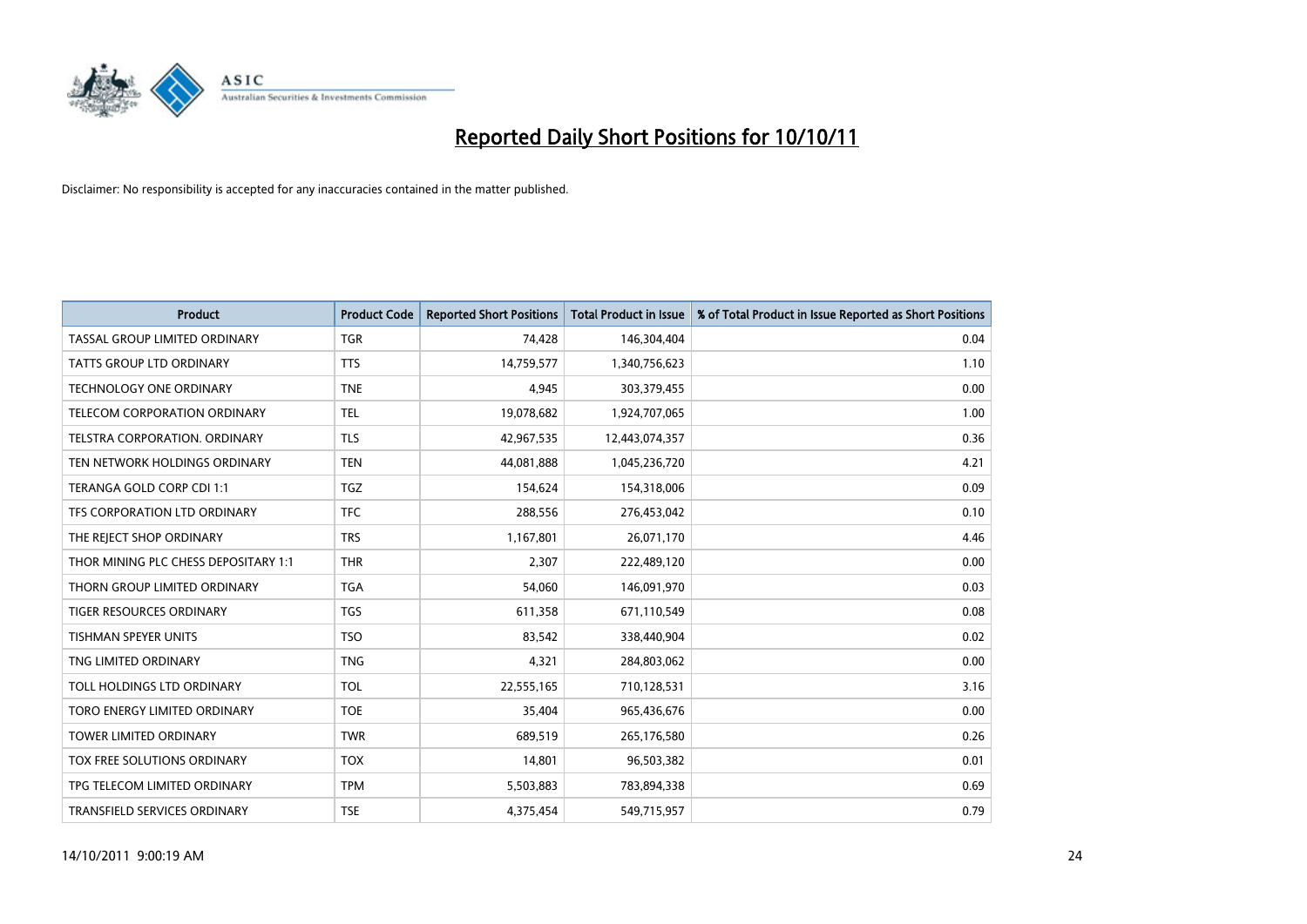

| <b>Product</b>                       | <b>Product Code</b> | <b>Reported Short Positions</b> | <b>Total Product in Issue</b> | % of Total Product in Issue Reported as Short Positions |
|--------------------------------------|---------------------|---------------------------------|-------------------------------|---------------------------------------------------------|
| TRANSPACIFIC INDUST, ORDINARY        | <b>TPI</b>          | 9,730,745                       | 960,638,735                   | 1.01                                                    |
| TRANSURBAN GROUP TRIPLE STAPLED SEC. | <b>TCL</b>          | 1,376,891                       | 1,450,831,425                 | 0.08                                                    |
| TREASURY WINE ESTATE ORDINARY        | <b>TWE</b>          | 18,820,966                      | 647,227,144                   | 2.87                                                    |
| TRINITY GROUP STAPLED SECURITIES     | <b>TCQ</b>          | 3,419                           | 203,405,927                   | 0.00                                                    |
| TROY RESOURCES NL ORDINARY           | <b>TRY</b>          | 88,809                          | 88,112,823                    | 0.10                                                    |
| UGL LIMITED ORDINARY                 | UGL                 | 5,031,495                       | 166,047,171                   | 3.03                                                    |
| UNILIFE CORPORATION CDI 6:1          | <b>UNS</b>          | 998,622                         | 265,814,381                   | 0.37                                                    |
| UXC LIMITED ORDINARY                 | <b>UXC</b>          | 51,290                          | 306,933,250                   | 0.02                                                    |
| <b>VDM GROUP LIMITED ORDINARY</b>    | <b>VMG</b>          | 11,116                          | 193,127,749                   | 0.01                                                    |
| <b>VENTURE MINERALS ORDINARY</b>     | <b>VMS</b>          | 281,322                         | 221,093,592                   | 0.12                                                    |
| VIEW RESOURCES LTD ORDINARY          | <b>VRE</b>          | 1,760                           | 881,953,670                   | 0.00                                                    |
| <b>VIRGIN BLUE HOLDINGS ORDINARY</b> | <b>VBA</b>          | 48,655,093                      | 2,210,197,600                 | 2.21                                                    |
| VISION GROUP HLDGS ORDINARY          | <b>VGH</b>          | 78,000                          | 74,520,926                    | 0.10                                                    |
| <b>VITA GROUP LTD ORDINARY</b>       | <b>VTG</b>          | 75,190                          | 142,499,800                   | 0.05                                                    |
| VITERRA INC CDI 1:1                  | <b>VTA</b>          | 3,828                           | 68,629,939                    | 0.01                                                    |
| VNGD ALL-WORLD EX-US CDI 1:1         | <b>VEU</b>          | 3,400                           | 865,773                       | 0.39                                                    |
| WATPAC LIMITED ORDINARY              | <b>WTP</b>          | 16,461                          | 185,160,973                   | 0.00                                                    |
| WDS LIMITED ORDINARY                 | <b>WDS</b>          | 701                             | 144,055,662                   | 0.00                                                    |
| <b>WEBJET LIMITED ORDINARY</b>       | <b>WEB</b>          | 112,623                         | 73,482,550                    | 0.15                                                    |
| WESFARMERS LIMITED ORDINARY          | <b>WES</b>          | 21,592,540                      | 1,005,809,695                 | 2.15                                                    |